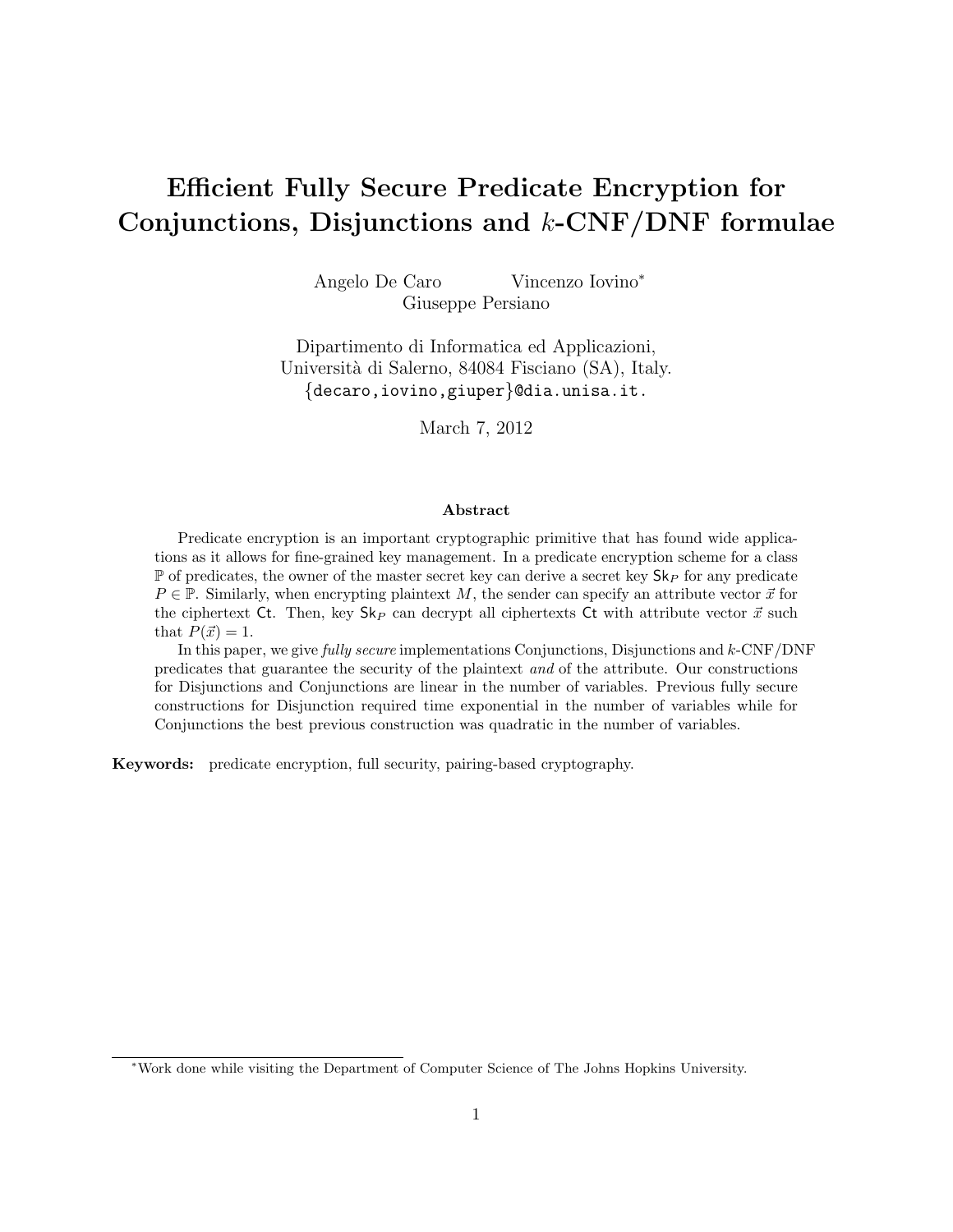## Contents

| $\mathbf{1}$   | Introduction and related work                                                                                                                    | 3              |
|----------------|--------------------------------------------------------------------------------------------------------------------------------------------------|----------------|
| $\bf{2}$       | <b>Hidden Vector Encryption and Boolean Satisfaction Encryption</b>                                                                              | $\overline{4}$ |
| $\bf{3}$       | <b>Complexity Assumptions</b>                                                                                                                    | 6              |
| $\overline{4}$ | <b>Constructing 0-secure HVE</b><br>4.1<br>4.1.1 Proof of indistinguishability of Game <sub>Real</sub> and Game <sub>0</sub> 8<br>4.1.2<br>4.1.3 | 8              |
| $5^{\circ}$    | <b>Constructing 1-secure HVE</b><br>5.1<br>5.1.1<br>5.1.2<br>5.1.3<br>5.2                                                                        | 11             |
| 6              | <b>Reductions</b><br>6.1<br>6.2                                                                                                                  | 13<br>-15      |
|                | 7 Open problems and future work                                                                                                                  | 15             |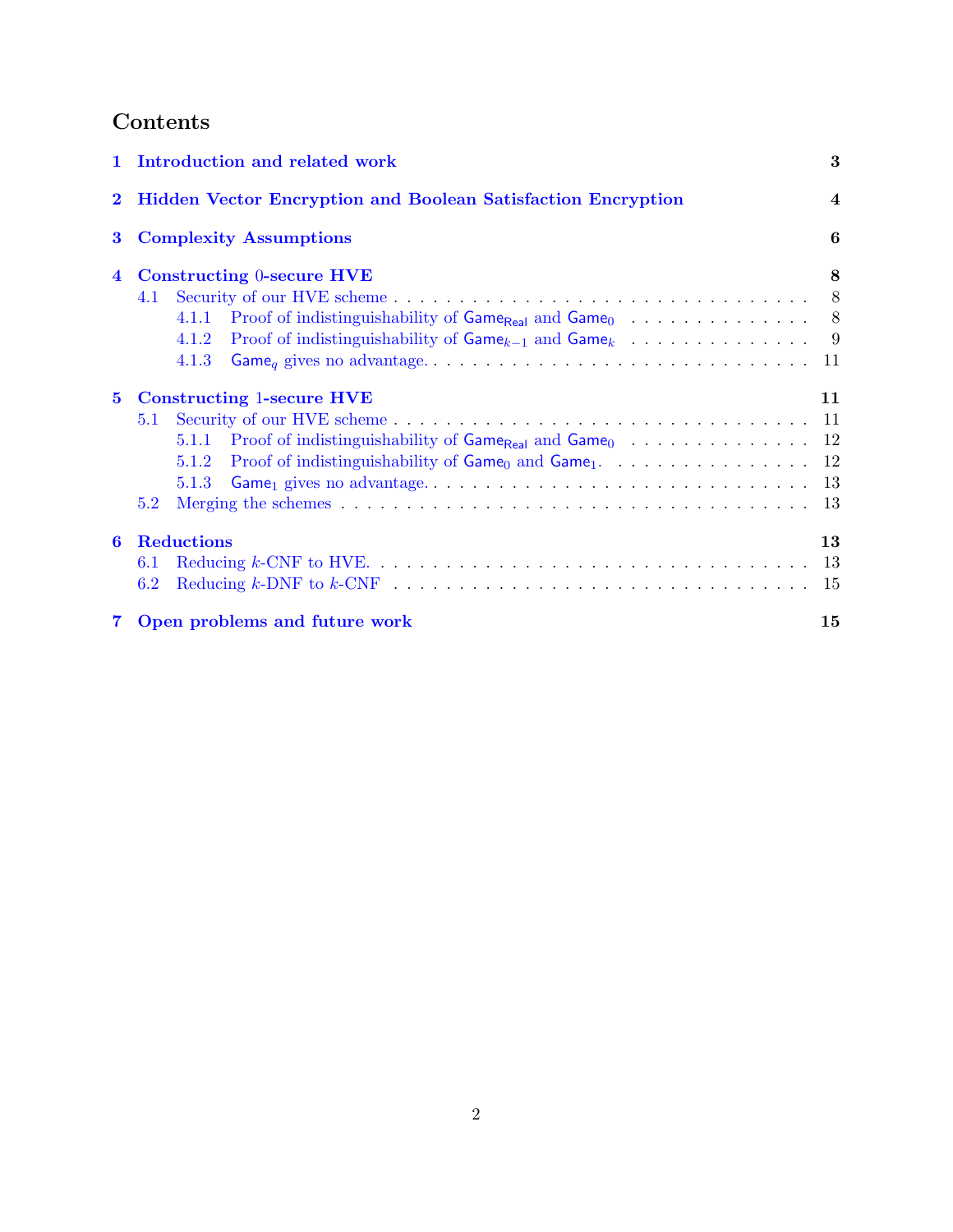## <span id="page-2-0"></span>1 Introduction and related work

Predicate encryption is an important cryptographic primitive that has been recently studied  $\left[2, 4\right]$  $\left[2, 4\right]$  $\left[2, 4\right]$ [5,](#page-15-1) [7\]](#page-15-2) and that has found wide applications as it allows for fine-grained key management. Roughly speaking, in a predicate encryption scheme for predicate  $Q$  the owner of the master secret key Msk can derive secret key  $\mathsf{Sk}_Q$ , for any predicate Q for a specified class of predicates. In encrypting plaintext M, the sender can specify an *attribute* vector  $\vec{x}$  and the resulting ciphertext Ct can be decrypted only by using keys  $\mathsf{Sk}_Q$  such that  $Q(\vec{x}) = 1$ . A predicate encryption scheme thus gives the owner of the master secret key control on which ciphertexts can be decrypted and this allows her to delegate the decryption of different types of messages (as specified by the attribute vector) to different entities. Several constructions for specific predicates have been given, starting from the equality predicate of  $[2]$ , to the hidden vector predicate of  $[4]$  and to the inner product predicate of [\[7\]](#page-15-2). A construction for the larger class of monotone formulae have been by [\[5\]](#page-15-1) and then extended to formulae by  $[12]$  (see also  $[8, 11]$  $[8, 11]$  $[8, 11]$ ). These constructions did not guarantee the security of the attribute vector  $\vec{x}$ . This extra security property is very important for the applications and was guaranteed, in the *selective* model, by the constructions for specific predicates of  $[4, 7]$  $[4, 7]$  $[4, 7]$ . Following the recent breakthrough of [\[15,](#page-15-6) [9\]](#page-15-7) that gave fully secure implementation of Identity Based Encryption (and of its hierarchical version), Lewko et al. [\[8\]](#page-15-4) gave fully secure implementation for the inner product predicate.

Our results. We concentrate on fully secure implementations of encryption schemes for binary conjunctions and disjunctions and their applications. For conjunctions we adhere to the standard terminology of hidden vector encryption (or HVE in short) as introduced by  $[4]$ . In a HVE scheme, the ciphertext attributes are vectors  $\vec{x} = \langle x_1, \ldots, x_\ell \rangle$  over alphabet  $\{0, 1\}$ , the keys are vectors  $\vec{y} = \langle y_1, \ldots, y_\ell \rangle$  over alphabet  $\{0, 1, \star\}$  and we consider the Match $(\vec{x}, \vec{y})$  predicate defined to be true if and only if, for all  $i, y_i \neq \star$  implies  $x_i = y_i$ . We distinguish two security notions, that we call 0-security and 1-security (see Section [2\)](#page-3-0) differing in the type of keys that the adversary can ask for. Roughly speaking,  $\xi$ -security considers adversaries that can ask keys for vectors  $\vec{y}$  such that Match $({\vec{x}}_0, {\vec{y}}) =$  Match $({\vec{x}}_1, {\vec{y}}) = \xi$  where  ${\vec{x}}_0$  and  ${\vec{x}}_1$  are the challenge vectors chosen by the adversary. The notion of 0-security is known in the literature as *match revealing* security and all previous fully secure constructions are 0-secure. We give a full secure implementation of HVE for both notions of security. Our secure implementations of HVE are proved fully secure under non-interactive constant sized (that is, independent of  $\ell$  and of the running time of the adversary) assumptions on bilinear groups of composite order. We stress that our 0-secure construction is more efficient than previous ones and that our 1-secure construction is the first to be proved 1-secure. We prove 1-security by means of a tight security reduction; that is, the security proof does not depend on the running time of the adversary. We then show polynomial deterministic reductions to HVE for any predicate represented by a formula in  $k$ -CNF, or by a formula in  $k$ -DNF, or by a disjunction. We prove that our reduction for k-CNF preserves full  $\xi$ -security and thus it results in a scheme in which the key for a formula of  $m$  clauses contains exactly  $m$  group elements. In addition we prove that our reductions for k-DNF and disjunctions complements security in the sense that if we apply our reductions to a  $\xi$ -secure scheme for HVE we obtain a  $(1 - \xi)$ -secure scheme for k-DNF (or for disjunctions). Furthermore, our reduction for disjunction is linear. Finally, we give a construction of Hierarchical HVE in which the holder of  $\mathsf{Sk}_{\vec{y}}$  (the key for vector  $\vec{y}$ ) can create (and give to a third party) the key for any vector  $\vec{w}$  that is obtained by instantiating some of the  $\star$  entries of  $\vec{y}$  to 0 or 1.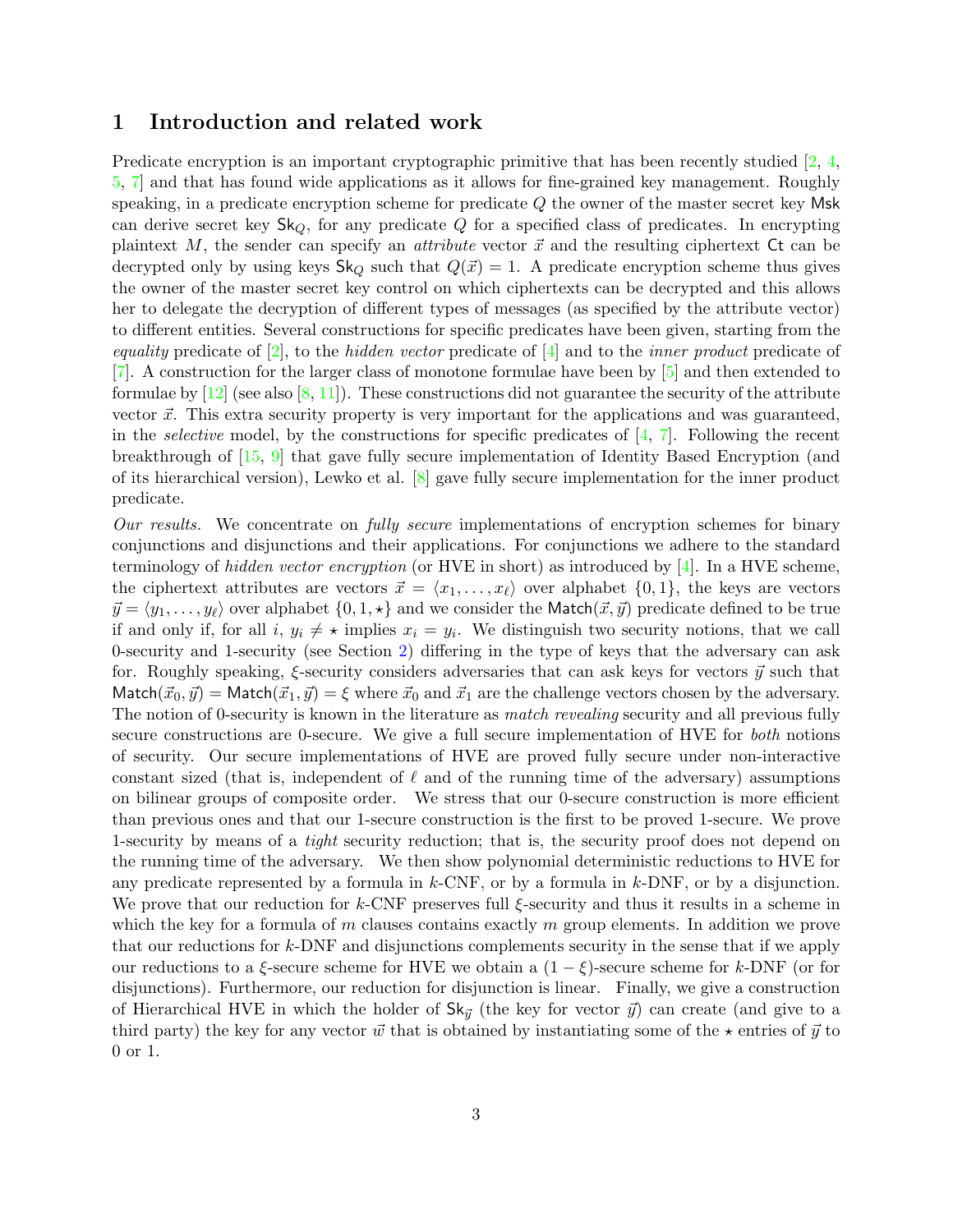Proof Strategy. We achieve full security by means of a proof strategy that elaborates on the dual encryption methodology [\[15\]](#page-15-6) pointing out, once again, its great applicability to prove full security. Let us now briefly review the strategy. The first step, to achieve  $\xi$ -security, consists in projecting the public key to a different subspace in such a way to make it independent from the challenge ciphertext. Then the proof proceeds to show that the secret keys do not help the adversary and, for this, our strategy forks depending on the value of  $\xi$ . For  $\xi = 0$ , we do so by proving that, in the view of the adversary, the valid secret keys are indistinguishable from keys that are random in the subgroup in which the plaintext is embedded. More precisely, keys continue to be valid in the subgroup where the public key was projected, and are random in the other subgroups. On the other hand, for  $\xi = 1$  we show that the secret keys do not help the adversary by proving that, in the view of the adversary, the valid secret keys are indistinguishable from keys which do not have a component in the subgroup in which the plaintext is embedded.

Related Work. An implementation of fully secure HVE can be derived from the fully secure construction of inner product of Lewko et al. [\[8\]](#page-15-4) using the reduction of Katz et al. [\[7\]](#page-15-2). We point out though that the Inner Product construction of  $[8]$  has a master key of quadratic size and the key generation and the encryption algorithm suffer of an extra quadratic slowdown in the time complexity when compared to ours. Also, we notice that [\[8\]](#page-15-4) only considered 0-security and [\[7\]](#page-15-2) is in the selective model. Similar considerations can be made for the recent construction of Inner Product of [\[11\]](#page-15-5). We mention that Katz et al. [\[7\]](#page-15-2) have presented a reduction of CNF to inner product that is polynomial (actually, cubic) when applied to 3-CNF formulae. By composing this reduction with the one from inner product to HVE gives a reduction that can be applied to our HVE implementation. The resulting scheme for 3-CNF still has a quadratic slowdown when compared to ours. Finally, for disjunctions, we mention that  $[7]$  have a construction that is exponential in the number of variables. In contrast, our 0-secure and 1-secure constructions are linear in the number of variables.

## <span id="page-3-0"></span>2 Hidden Vector Encryption and Boolean Satisfaction Encryption

In this section we give formal definitions for Hidden Vector Encryption (HVE) and for Boolean Satisfaction Problem and their security properties. Following [\[13\]](#page-15-8), for sake of simplicity we present predicate-only definitions instead of full-fledged ones (see [\[7\]](#page-15-2)). Also, for (H)HVE we present our construction for the binary alphabet, but as outlined in  $[6]$ , it is possible to modify the construction for larger alphabets without a penalty in the length of the key or the ciphertext.

**Hidden Vector Encryption.** Let  $\vec{x} \in \{0,1\}^{\ell}$  and  $\vec{y} \in \{0,1,\star\}^{\ell}$  for a given length  $\ell$ . Define the predicate Match $(\vec{x}, \vec{y})$  = TRUE if and only if for any  $i \in [\ell]$ , it holds that  $x_i = y_i$  or  $y_i = \star$ . This predicate is called Hidden Vector Encryption (HVE) and was introduced in [\[4\]](#page-15-0). This predicate has like very special case Anonymous IBE but it has many other applications. For a full account of the applications, see  $|4|$ .

A Hidden Vector Encryption scheme is a tuple of four efficient probabilistic algorithms (Setup, Encrypt, KeyGen, Test) with the following semantics.

Setup( $1^{\lambda}$ ,  $1^{\ell}$ ): takes as input a security parameter  $\lambda$  and a length parameter  $\ell$ , and outputs the public parameters Pk and the master secret key Msk.

KeyGen(Msk,  $\vec{y}$ ): takes as input the master secret key Msk and a vector  $\vec{y} \in \{0, 1, \star\}^{\ell}$ , and outputs a secret key  $\mathsf{Sk}_{\vec{u}}$ .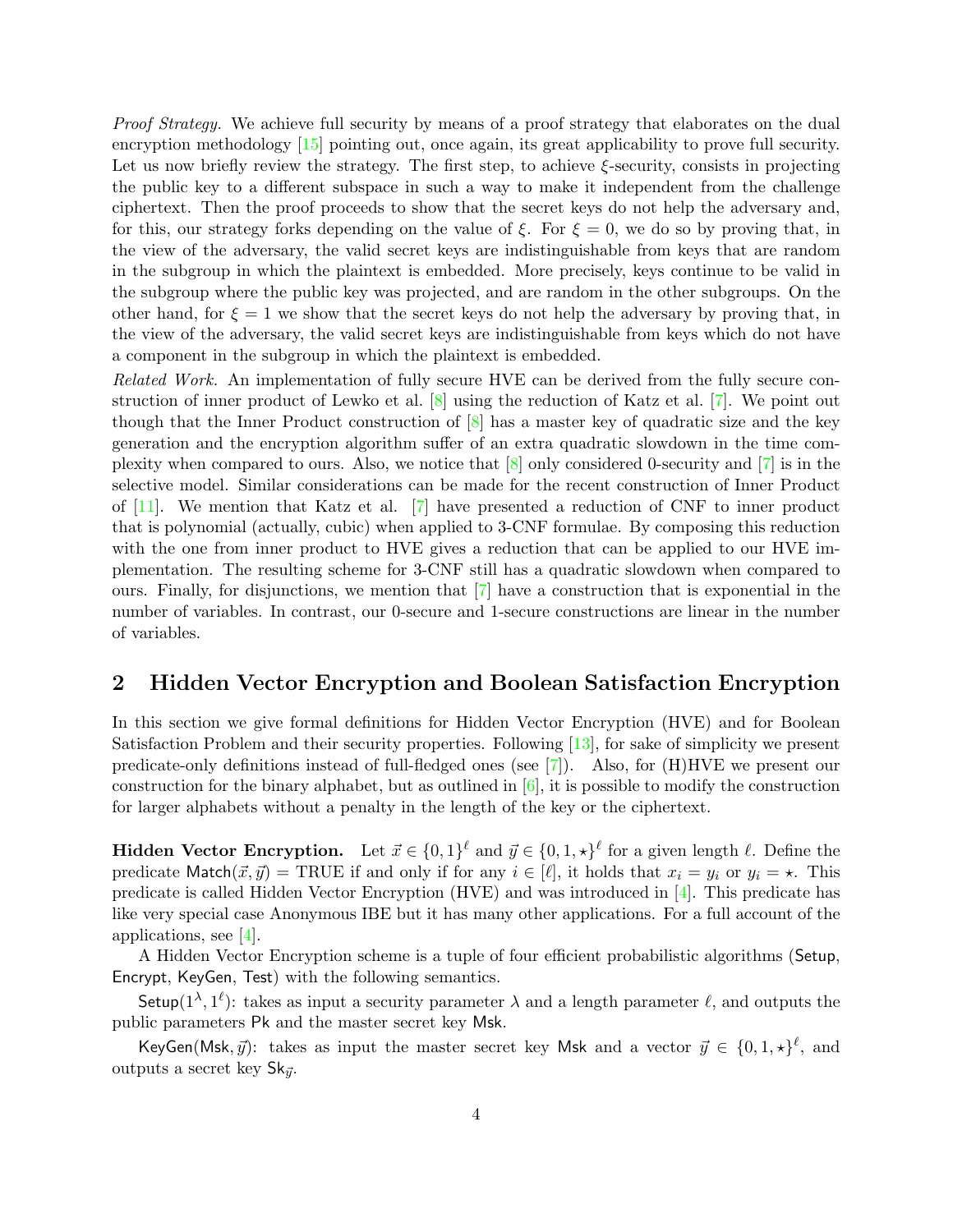Encrypt(Pk,  $\vec{x}$ ) takes as input the public parameters Pk and a vector  $\vec{x} \in \{0,1\}^{\ell}$  and outputs a ciphertext Ct.

Test(Pk, Ct,  $\text{Sk}_{\vec{y}}$ ) takes as input the public parameters Pk, a ciphertext Ct encrypting  $\vec{x}$  and a secret key  $\mathsf{Sk}_{\vec{u}}$  and outputs Match $(\vec{x}, \vec{y})$ .

Correctness of HVE. We require that for all pairs  $(Pk, Msk) \leftarrow$  Setup $(1^{\lambda}, 1^{\ell})$ , it holds that for  $\vec{x} \in \{0,1\}^{\ell}$  and  $\vec{y} \in \{0,1,\star\}^{\ell}$ , we have that Test(Pk, Encrypt(Pk,  $\vec{x}$ ), KeyGen(Msk,  $\vec{y}$ )) = Match( $\vec{x}, \vec{y}$ ) except with probability negligible in  $\lambda$ .

**Boolean Satisfaction Encryption.** Let  $\mathbb{B} = {\mathbb{B}_n}_{n>0}$  be a class of Boolean predicates indexed by the number n of variables. We define the Satisfy predicate as Satisfy $(\Phi, \vec{z}) = \Phi(\vec{z})$  for  $\vec{z} \in \{0, 1\}^n$ .

An *Encryption scheme for class*  $\mathbb B$  is a tuple of four efficient probabilistic algorithms (Setup, Encrypt, KeyGen, Test) with the following semantics.

Setup( $1^{\lambda}, 1^{n}$ ): takes as input a security parameter  $\lambda$  and the number n of variables, and outputs the public parameters Pk and the master secret key Msk.

KeyGen(Msk,  $\Phi$ ): takes as input the master secret key Msk and a formula  $\Phi \in \mathbb{B}_n$  and outputs a secret key  $\mathsf{Sk}_{\Phi}$ .

Encrypt(Pk,  $\vec{z}$ ): takes as input the public parameters Pk and a truth assignment  $\vec{z}$  for n variables and outputs a ciphertext Ct.

Test(Pk, Ct, Sk $_{\Phi}$ ): takes as input the public parameters Pk, a ciphertext Ct and a secret key  $\mathsf{Sk}_{\Phi}$  and outputs TRUE iff and only if the ciphertext is an encryption of a truth assignment  $\vec{z}$  that satisfies Φ.

Correctness of Boolean Satisfaction Encryption. We require that for all pairs  $(\mathsf{Pk}, \mathsf{Msk}) \leftarrow \mathsf{Setup}(1^{\lambda}, 1^n)$ , it holds that for any truth assignment  $\vec{z}$  for n variables, for any formula  $\Phi \in \mathcal{B}_n$  over n variables we have that the probability that Test(Pk, Encrypt(Pk,  $\vec{z}$ ), KeyGen(Msk,  $\Phi$ ))  $\neq$  Satisfy( $\Phi$ ,  $\vec{z}$ ) is negligible in  $\lambda$ .

Security definitions for HVE. We give two security notions depending on the type of queries the adversary A is allowed to ask. The notions are formalized through security games  $\mathsf{Game}_{\mathsf{Real}}(\xi)$ , with  $\xi \in \{0,1\}$ , between A and a challenger C. Game<sub>Real</sub>( $\xi$ ) consists of a *Setup phase* and of a *Query* Answering phase. In the Query Answering phase, A can issue any number of Key Queries and one Challenge Construction query and at the end of this phase A outputs a guess. We stress that key queries can be issued by  $\mathcal A$  even after he has received the challenge from  $\mathcal C$ . More precisely, for  $\xi \in \{0,1\}$ , we define game Game<sub>Real</sub>( $\xi$ ) in the following way.

Setup. C runs the Setup algorithm,  $(\mathsf{Pk}, \mathsf{Msk}) \leftarrow \mathsf{Setup}(1^{\lambda}, 1^{\ell})$ . Then C starts the interaction with A on input Pk.

Key Query Answering. For vector  $\vec{y}$ , C returns KeyGen(Msk,  $\vec{y}$ ).

**Challenge Construction.** Upon receiving the pair  $(\vec{x}_0, \vec{x}_1)$ , C picks random  $\eta \in \{0, 1\}$  and returns Encrypt(Pk,  $\vec{x}_n$ ).

**Winning Condition.** Let  $\eta'$  be A's output. We say that A wins the game if  $\eta = \eta'$  and for all  $\bar{y}$ for which A has issued a Key Query, it holds  $\mathsf{Match}(\vec{x}_0, \vec{y}) = \mathsf{Match}(\vec{x}_1, \vec{y}) = \xi$ .

We call such an A a  $\xi$ -adversary and define its advantage  $Adv_{HVE}^{\mathcal{A},\xi}(\lambda)$  in  $Game_{Real}(\xi)$  to be the probability of winning minus 1/2.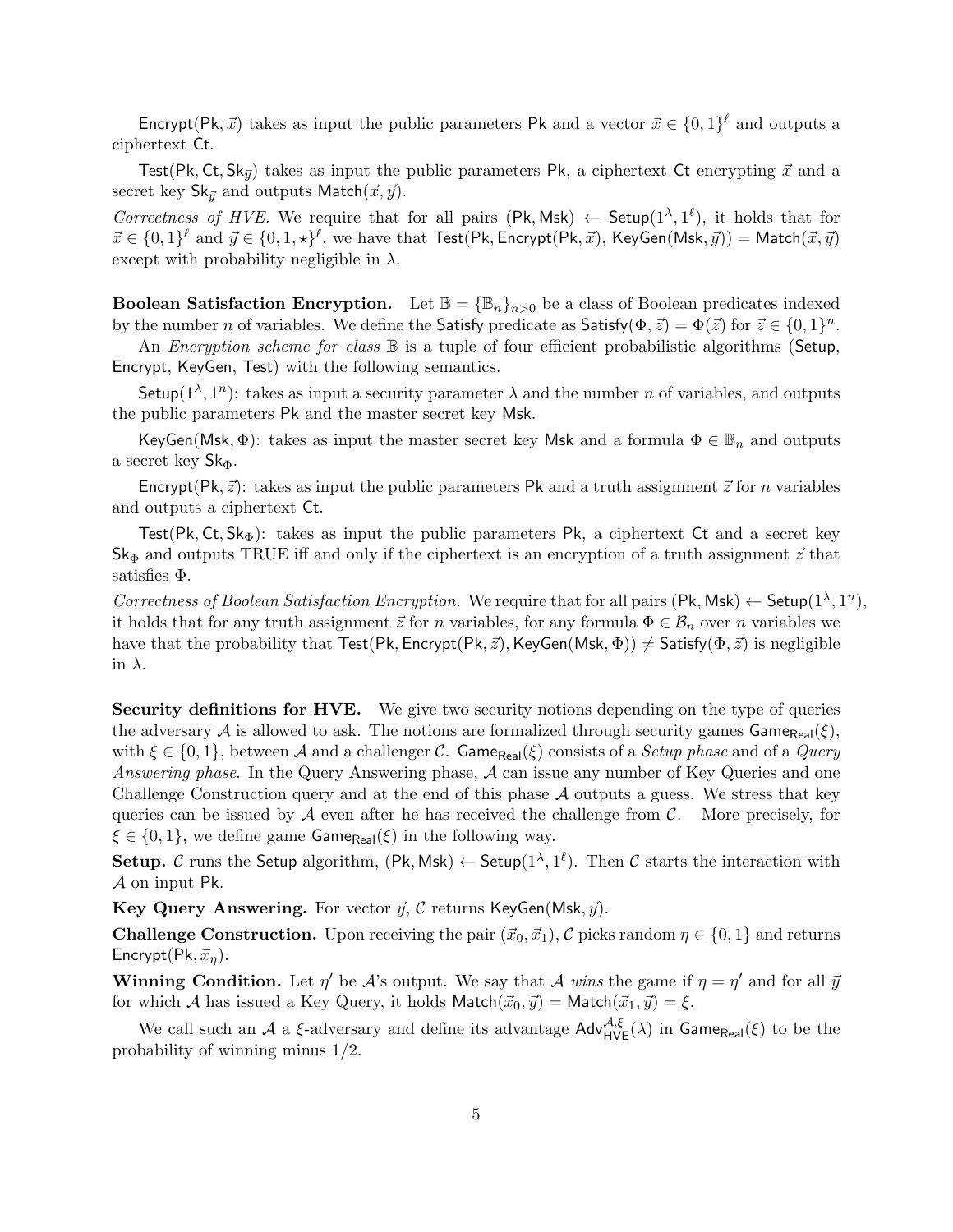**Definition 2.1** An Hidden Vector Encryption scheme is  $\xi$ -secure if for all PPT  $\xi$ -adversaries A, we have that  $\mathsf{Adv}_{\mathsf{HVE}}^{\mathcal{A},\xi}(\lambda)$  is a negligible function of  $\lambda$ .

In our security definitions we have the extra constraint that each adversary either requests keys which match both challenges (this is the case  $\xi = 1$ ) or keys which match *neither* challenges (this is the case  $\xi = 0$ ). We share this limitation on the security model with [\[8\]](#page-15-4) (which considered only the case of non-matching queries; that is,  $\xi = 0$ . To the best of our knowledge, it is an open problem to design a scheme that is secure without this extra constraint.

Security Definitions for Boolean Satisfaction Encryption. For Boolean Satisfaction encryption, we have similar games  $\mathsf{Game}_{\mathsf{Real}}(\xi)$  that can be described in the following way.

Setup. C runs the Setup algorithm,  $(\mathsf{Pk}, \mathsf{Msk}) \leftarrow \mathsf{Setup}(1^{\lambda}, 1^n)$ . Then C starts the interaction with A on input Pk.

Key Query Answering. For  $\Phi \in \mathbb{B}_n$ , C returns KeyGen(Msk,  $\Phi$ ).

**Challenge Construction.** Upon receiving the pair  $(\vec{z}_0, \vec{z}_1)$  of truth assignments over *n* variables, C picks random  $\eta \in \{0, 1\}$  and returns Encrypt(Pk,  $\vec{z}_n$ ).

**Winning Condition.** Let  $\eta'$  be A's output. We say that A wins the game if  $\eta = \eta'$  and, for all Φ for which A has issued a Key Query, it holds that  $Satisfy$  $(Φ, z<sub>0</sub>) = Satisfy$  $(Φ, z<sub>1</sub>) = ξ$ .

We call such an adversary A a  $\xi$ -adversary and define its advantage  $\mathsf{Adv}_{\mathbb{B}}^{\mathcal{A},\xi}(\lambda)$  to be the probability of winning minus 1/2.

**Definition 2.2** An Encryption scheme for class  $\mathbb B$  is ξ-secure if for all PPT ξ-adversaries A, we have that  $\mathsf{Adv}_{\mathbb{B}}^{\mathcal{A},\xi}(\lambda)$  is a negligible function of  $\lambda$ .

## <span id="page-5-0"></span>3 Complexity Assumptions

Composite order bilinear groups were first used in Cryptography by [\[3\]](#page-14-3) (see also [\[1\]](#page-14-4)). We suppose the existence of an efficient group generator algorithm  $\mathcal G$  which takes as input the security parameter  $\lambda$  and outputs a description  $\mathcal I$  of a bilinear setting. The description  $\mathcal I$  of the bilinear setting consists of  $\mathcal{I} = (N, \mathbb{G}, \mathbb{G}_T, \mathbf{e})$  where  $\mathbb{G}$  and  $\mathbb{G}_T$  are cyclic groups of order N, and  $\mathbf{e}: \mathbb{G}^2 \to \mathbb{G}_T$  is a map with the following properties:

- 1. (Bilinearity)  $\forall g, h \in \mathbb{G}$  and  $a, b \in \mathbb{Z}_N$  it holds that  $\mathbf{e}(g^a, h^b) = \mathbf{e}(g, h)^{ab}$ .
- 2. (Non-degeneracy)  $\exists g \in \mathbb{G}$  such that  $e(g, g)$  has order N in  $\mathbb{G}_T$ .

We assume that the group descriptions of  $\mathbb{G}$  and  $\mathbb{G}_T$  include generators of the respective cyclic groups. We require that the group operations in  $\mathbb{G}$  and  $\mathbb{G}_T$  as well as the bilinear map **e** are computable in deterministic polynomial time in  $\lambda$ . In our construction we will make hardness assumptions for bilinear settings whose order  $N = p_1 p_2 p_3 p_4$  product of four distinct primes each of length  $\Theta(\lambda)$ . For an integer m dividing N, we let  $\mathbb{G}_m$  denote the subgroup of G of order m. From the fact that the group is cyclic, we have that if g and h are group elements of co-prime orders then  $e(q, h) = 1$ . This is called the *orthogonality* property and is a crucial tool in our constructions.

The first assumption that we state is a subgroup-decision type assumption for bilinear settings with groups of order product of four primes. For a generator  $\mathcal G$  returning bilinear settings of order product of four primes, we define the following distribution. First pick a random bilinear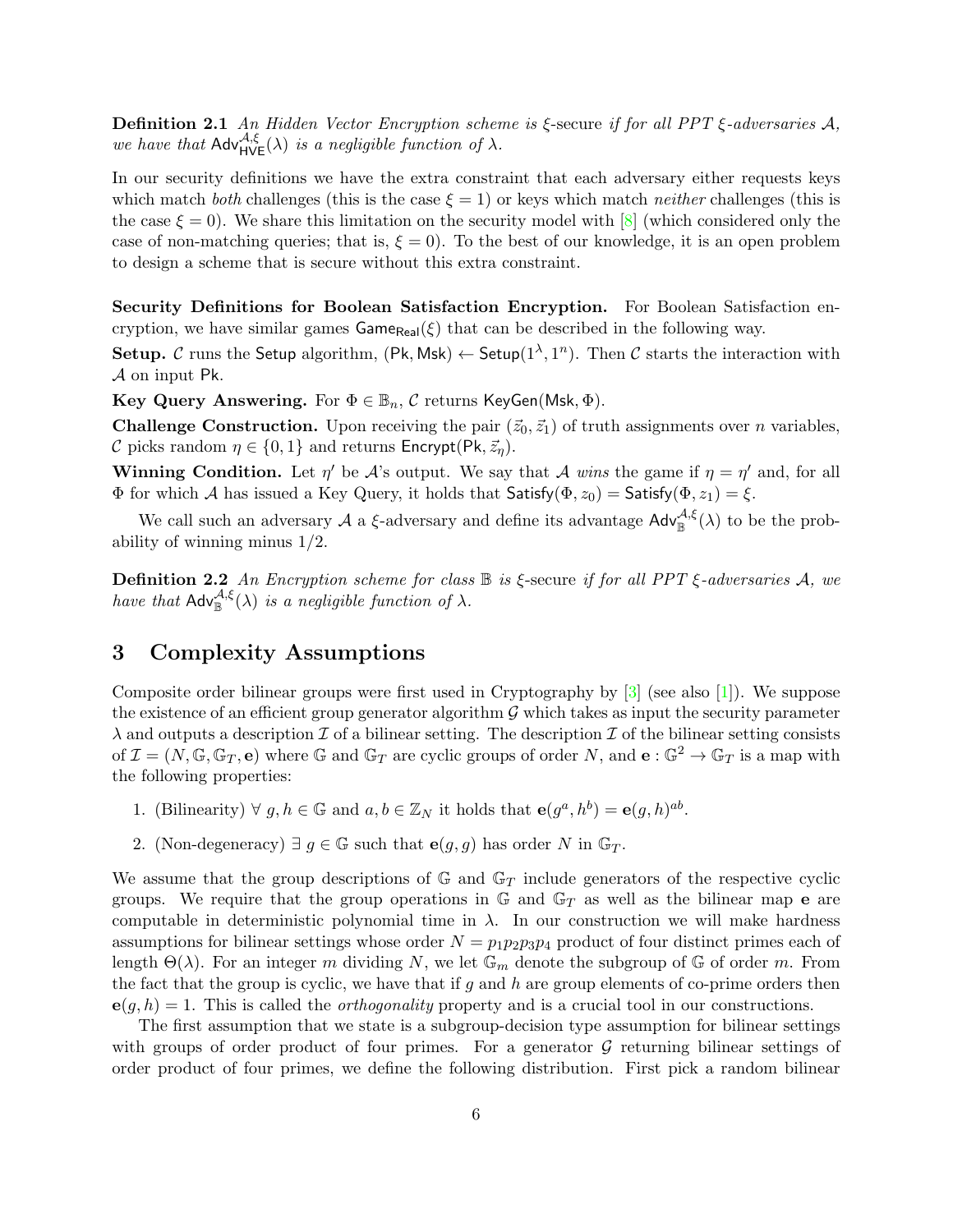setting  $\mathcal{I} = (N, \mathbb{G}, \mathbb{G}_T, \mathbf{e}) \leftarrow \mathcal{G}(1^{\lambda})$  and then pick  $A_3 \leftarrow \mathbb{G}_{p_3}, A_{13} \leftarrow \mathbb{G}_{p_1p_3}, A_{12} \leftarrow \mathbb{G}_{p_1p_2}, A_4 \leftarrow \in$  $\mathbb{G}_{p_4}, T_1 \leftarrow \mathbb{G}_{p_1p_3}, T_2 \leftarrow \mathbb{G}_{p_2p_3}$  and set  $D = (\mathcal{I}, A_3, A_4, A_{13}, A_{12})$ . We define the advantage of an algorithm  $A$  in breaking Assumption 1 to be

$$
Adv_1^{\mathcal{A}}(\lambda) = |\text{Prob}[\mathcal{A}(D, T_1) = 1] - \text{Prob}[\mathcal{A}(D, T_2) = 1]|
$$

**Assumption 1** We say that Assumption 1 holds for generator  $\mathcal G$  if for all probabilistic polynomialtime algorithms  $A$ ,  $Adv_1^{\mathcal{A}}(\lambda)$  is a negligible function of  $\lambda$ .

The second assumption can be seen as the Decision Diffie-Hellman Assumption for composite order groups and is defined as follows. First pick a random bilinear setting  $\mathcal{I} = (N, \mathbb{G}, \mathbb{G}_T, \mathbf{e}) \leftarrow \mathcal{G}(1^{\lambda})$ and then pick  $A_1 \leftarrow \mathbb{G}_{p_1}, A_2 \leftarrow \mathbb{G}_{p_2}, A_3 \leftarrow \mathbb{G}_{p_3}, A_4, B_4, C_4, D_4 \leftarrow \mathbb{G}_{p_4}, \alpha, \beta \leftarrow \mathbb{Z}_{p_1}, T_2 \leftarrow \mathbb{G}_{p_1p_4}$  and set  $T_1 = A_1^{\alpha\beta}$  $_1^{\alpha\beta}$  ·  $D_4$  and  $D = (\mathcal{I}, A_1, A_2, A_3, A_4, A_1^{\alpha} \cdot B_4, A_1^{\beta} \cdot C_4)$ . We define the advantage of an algorithm  $A$  in breaking Assumption 2 to be

$$
Adv_2^{\mathcal{A}}(\lambda) = |Prob[\mathcal{A}(D, T_1) = 1] - Prob[\mathcal{A}(D, T_2) = 1]|
$$

**Assumption 2** We say that Assumption 2 holds for generator  $\mathcal G$  if for all probabilistic polynomialtime algorithms  $A$ ,  $Adv_2^{\mathcal{A}}(\lambda)$  is a negligible function of  $\lambda$ .

Assumption 3 is a generalization of Assumption 2 in the sense it posits the difficult of deciding if two triplets sharing an element are both Diffie-Hellman and it is defined as follows. First pick a random bilinear setting  $\mathcal{I} = (N, \mathbb{G}, \mathbb{G}_T, \mathbf{e}) \leftarrow \mathcal{G}(1^{\lambda})$  and then pick  $A_1 \leftarrow \mathbb{G}_{p_1}, A_2 \leftarrow \mathbb{G}_{p_2}, A_3 \leftarrow \mathbb{G}_{p_3}$  $\mathbb{G}_{p_3}, A_4, B_4, C_4, D_4, E_4, F_4, G_4 \leftarrow \mathbb{G}_{p_4}, \ \alpha, \beta, \gamma \leftarrow \mathbb{Z}_{p_1}, T_2 \leftarrow \mathbb{G}_{p_1p_4} \ \text{and set} \ T_1 = A_1^{\alpha\beta}$  $_1^{\alpha\rho} \cdot G_4$  and  $D = (\mathcal{I}, A_1, A_2, A_3, A_4, A_1^{\alpha} \cdot B_4, A_1^{\beta} \cdot C_4, A_1^{\gamma} \cdot D_4, A_1^{\alpha\gamma} \cdot E_4, A_1^{\alpha\beta\gamma} \cdot F_4)$ . We define the advantage of an algorithm  $A$  in breaking Assumption 3 to be

$$
Adv_3^{\mathcal{A}}(\lambda) = |Prob[\mathcal{A}(D, T_1) = 1] - Prob[\mathcal{A}(D, T_2) = 1]|
$$

**Assumption 3** We say that Assumption 3 holds for generator  $G$  if for all probabilistic polynomialtime algorithms  $A$ ,  $Adv_3^{\mathcal{A}}(\lambda)$  is a negligible function of  $\lambda$ .

It is easy to see that Assumption 3 implies Assumption 2.

Our final assumption is again a subgroup-decision type of assumption and it is defined as follows. First pick a random bilinear setting  $\mathcal{I} = (N, \mathbb{G}, \mathbb{G}_T, \mathbf{e}) \leftarrow \mathcal{G}(1^{\lambda})$  and then pick  $A_2 \leftarrow \mathbb{G}_{p_2}, A_3 \leftarrow \mathbb{G}_{p_3}$  $\mathbb{G}_{p_3}$ ,  $A_4, B_4, \leftarrow \mathbb{G}_{p_4}$ ,  $A_{14}, B_{14} \leftarrow \mathbb{G}_{p_1p_4}$  and set  $T_1 = B_{14}$ ,  $T_2 = B_4$  and  $D = (\mathcal{I}, A_2, A_3, A_4, A_{14})$ . We define the advantage of an algorithm  $\mathcal A$  in breaking Assumption 4 to be

$$
Adv_4^{\mathcal{A}}(\lambda) = |\text{Prob}[\mathcal{A}(D, T_1) = 1] - \text{Prob}[\mathcal{A}(D, T_2) = 1]|
$$

**Assumption 4** We say that Assumption 4 holds for generator  $G$  if for all probabilistic polynomialtime algorithms  $A$ ,  $Adv_{4}^{\mathcal{A}}(\lambda)$  is a negligible function of  $\lambda$ .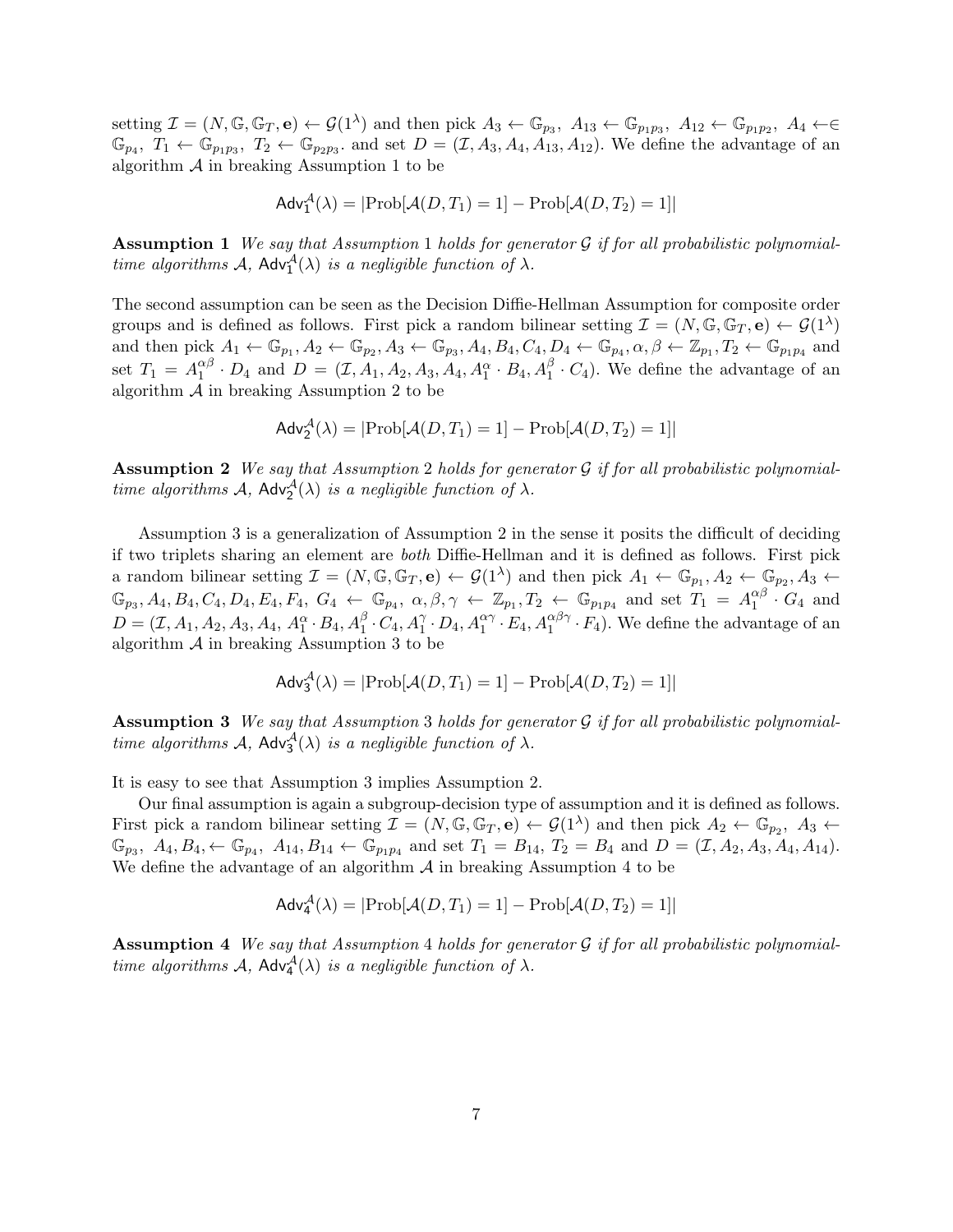## <span id="page-7-0"></span>4 Constructing 0-secure HVE

In this section we describe our construction for a 0-secure (also called match revealing) HVE scheme. We assume without loss of generality that the vectors  $\vec{y}$  of the keys have at least two indices i, j such that  $y_i, y_j \neq \star$ .

Setup( $1^{\lambda}$ ,  $1^{\ell}$ ): The setup algorithm chooses a description of a bilinear group  $\mathcal{I} = (N = p_1p_2p_3p_4,$  $\mathbb{G}, \mathbb{G}_T, \mathbf{e}) \leftarrow \mathcal{G}(1^{\lambda})$  with known factorization. and random  $g_1 \in \mathbb{G}_{p_1}, g_2 \in \mathbb{G}_{p_2}, g_3 \in \mathbb{G}_{p_3}, g_4 \in \mathbb{G}_{p_4}$ . For  $i \in [\ell]$  and  $b \in \{0,1\}$ , the algorithm chooses random  $t_{i,b} \in Z_N$  and random  $R_{i,b} \in \mathbb{G}_{p_3}$  and sets  $T_{i,b}=g_1^{\overline{t}_{i,b}}$  $i_1^{i,b} \cdot R_{i,b}.$ 

The public parameters are  $\mathsf{Pk} = [N, g_3, (T_{i,b})_{i \in [\ell], b \in \{0,1\}}]$  and the master secret key is Msk =  $[g_{12}, g_4, (t_{i,b})_{i \in [\ell], b \in \{0,1\}}]$ , where  $g_{12} = g_1 \cdot g_2$ .

KeyGen(Msk,  $\vec{y}$ ): Let  $S_{\vec{y}}$  be the set of indices i such that  $y_i \neq \star$ . The key generation algorithm chooses random  $a_i \in \mathbb{Z}_N$  for  $i \in S_{\vec{y}}$  under the constraint that  $\sum_{i \in S_{\vec{y}}} a_i = 0$ . For  $i \in S_{\vec{y}}$ , the algorithm chooses random  $W_i \in \mathbb{G}_{p_4}$  and sets  $Y_i = g_{12}^{a_i/t_{i,y_i}} W_i$ . The algorithm returns the tuple  $(Y_i)_{i \in S_{\vec{y}}}$ . Notice that here we used the fact that  $S_{\vec{y}}$  has size at least 2.

Encrypt(Pk,  $\vec{x}$ ): The encryption algorithm chooses random  $s \in \mathbb{Z}_N$ . For  $i \in [\ell]$ , the algorithm chooses random  $Z_i \in \mathbb{G}_{p_3}$  and sets  $X_i = T^s_{i,x_i} Z_i$ , and returns the tuple  $(X_i)_{i \in [\ell]}$ .

Test(Ct, Sk<sub>ij</sub>): The test algorithm computes  $T = \prod_{i \in S_{\vec{y}}} e(X_i, Y_i)$  and returns TRUE iff  $T = 1$ . Correctness. It is easy to verify the correctness of the scheme.

#### <span id="page-7-1"></span>4.1 Security of our HVE scheme

In this section we prove that our HVE scheme is 0-secure. To prove security we rely on Assumptions 1 and 2. For a probabilistic polynomial-time 0-adversary  $A$  which makes  $q$  queries for KeyGen, our proof of security will be structured as a sequence of  $q + 2$  games between A and a challenger C. The first game, Game<sub>Real</sub>, is the real HVE security game described in the previous section. The remaining games, called  $Game_0, \ldots$ ,  $Game_q$ , are described (and shown indistinguishable) in the following sections. In the rest of this section, when we refer to adversaries we mean 0-adversaries and when we refer to  $Gamma_{Real}$  we mean  $Game_{Real}(0)$ .

#### <span id="page-7-2"></span>4.1.1 Proof of indistinguishability of Game $_{\text{Real}}$  and Game<sub>0</sub>

**Description of Game<sub>0</sub>.** Game<sub>0</sub> is like Game<sub>Real</sub>, except that C uses  $g_2$  instead of  $g_1$  to construct the public parameters  $\mathsf{Pk}$  given to  $\mathcal{A}$ . Specifically,

Setup. C chooses a description of a bilinear group  $\mathcal{I} = (N = p_1p_2p_3p_4, \mathbb{G}, \mathbb{G}_T, e) \leftarrow \mathcal{G}(1^{\lambda})$  with known factorization and random  $g_1 \in \mathbb{G}_{p_1}, g_2 \in \mathbb{G}_{p_2}, g_3 \in \mathbb{G}_{p_3}, g_4 \in \mathbb{G}_{p_4}$  and sets  $g_{12} = g_1 \cdot g_2$ . For each  $i \in [\ell]$  and  $b \in \{0,1\}$ , C chooses random  $t_{i,b} \in Z_N$  and  $R_{i,b} \in \mathbb{G}_{p_3}$  and sets  $T_{i,b} = g_2^{t_{i,b}}$  $\stackrel{\iota_{i,b}}{2}\cdot R_{i,b}$ and  $T'_{i,b} = g_1^{t_{i,b}}$  $t_{i,b}^t \cdot R_{i,b}$ . Then C sets Pk = [N,  $g_3$ ,  $(T_{i,b})_{i \in [\ell], b \in \{0,1\}}$ ], Pk' = [N,  $g_3$ ,  $(T'_{i,b})_{i \in [\ell], b \in \{0,1\}}$ ], and  $M$ sk = [ $g_{12}, g_4, (t_{i,b})_{i \in [\ell], b \in \{0,1\}}$ ]. Finally, C interacts with A on input Pk.

Key Query Answering. On vector  $\vec{y}$ , C returns the output of KeyGen(Msk,  $\vec{y}$ ).

<span id="page-7-3"></span>*Challenge Construction.*  $\mathcal C$  picks one of the two challenge vectors provided by  $\mathcal A$  and encrypts it with respect to public parameters Pk'.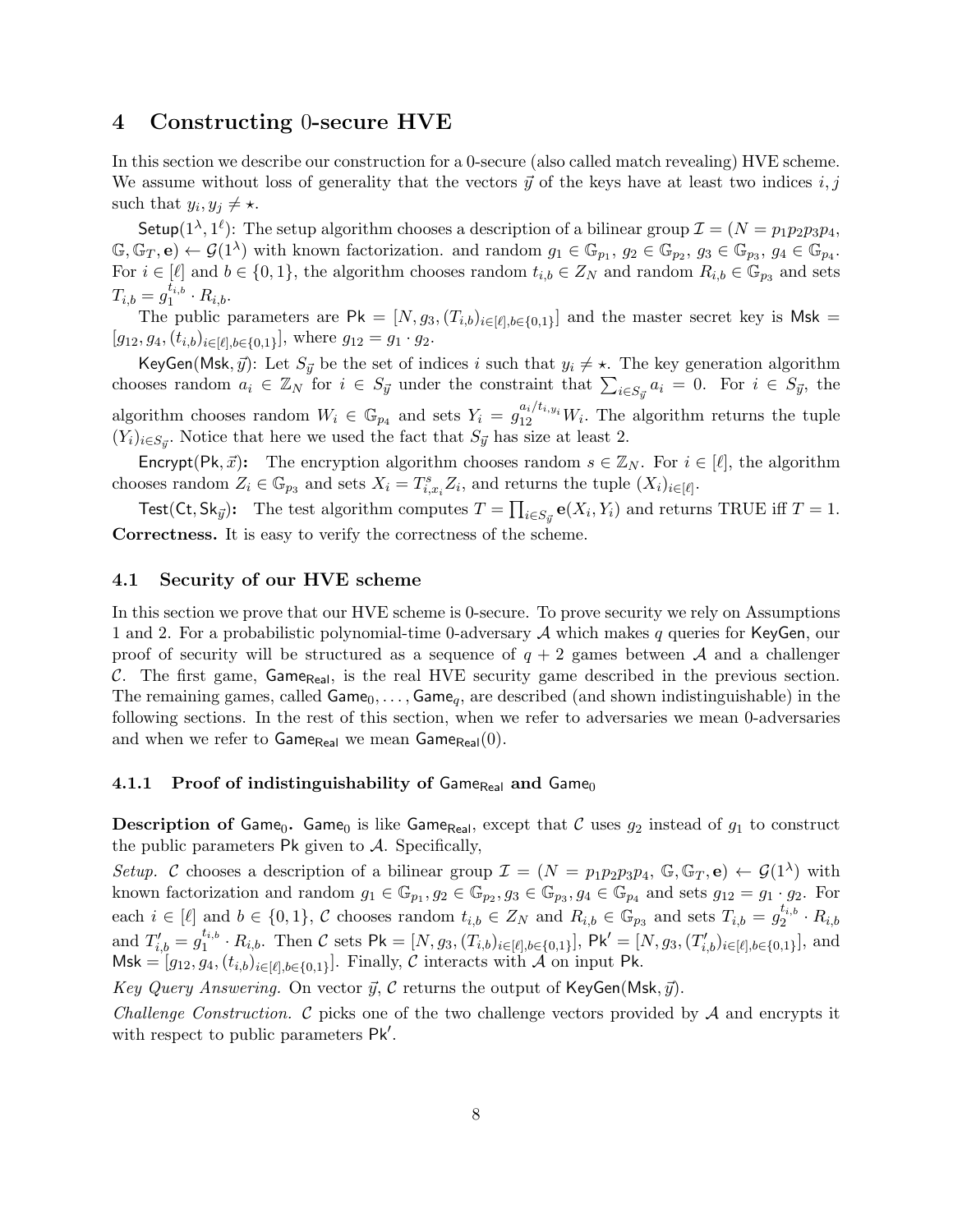**Lemma 4.1** Suppose there exists a PPT algorithm A such that  $Adv^A_{Game_{Real}} - Adv^A_{Game_0} = \epsilon$ . Then, there exists a PPT algorithm  $\beta$  with advantage  $\epsilon$  in breaking Assumption 1.

**PROOF.** We show a PPT algorithm B which receives  $(\mathcal{I}, A_3, A_4, A_{13}, A_{12})$  and T and, depending on the nature of T, simulates  $\mathsf{Game}_{\mathsf{Real}}$  or  $\mathsf{Game}_{0}$  with A. This suffices to prove the Lemma.

Setup. B starts by constructing Pk and Pk' as follow. B sets  $g_3 = A_3, g_{12} = A_{12}, g_4 = A_4$  and, for each  $i \in [\ell]$  and  $b \in \{0,1\}$ , B chooses random  $t_{i,b} \in \mathbb{Z}_N$  and sets  $T_{i,b} = T^{t_{i,b}}$  and  $T'_{i,b} = A^{t_{i,b}}_{13}$ . Then B sets  $\mathsf{Pk} = [N, g_3, (T_{i,b})_{i \in [\ell], b \in \{0,1\}}]$ ,  $\mathsf{Msk} = [g_{12}, g_4, (t_{i,b})_{i \in [\ell], b \in \{0,1\}}]$ , and  $\mathsf{Pk}' = [N, g_3, (T'_{i,b})_{i \in [\ell], b \in \{0,1\}}]$ and starts the interaction with  $\mathcal A$  on input Pk.

Key Query Answering. Whenever A asks to see the secret key  $\mathsf{Sk}_{\vec{v}}$  associated with vector  $\vec{y}$ , B runs algorithm KeyGen on input Msk and  $\vec{y}$ .

*Challenge Construction.* The challenge is created by  $\beta$  by picking one of the two vectors provided by A, let us call it  $\vec{x}$ , and by encrypting it by running the Encrypt algorithm on input  $\vec{x}$  and Pk'.

This concludes the description of algorithm  $\beta$ .

Now suppose  $T \in \mathbb{G}_{p_1p_3}$ , and thus it can be written as  $T = h_1 \cdot h_3$  for  $h_1 \in \mathbb{G}_{p_1}$  and  $h_3 \in \mathbb{G}_{p_3}$ . This implies that Pk received in input by  $A$  in the interaction with  $B$  has the same distribution as in  $Game<sub>Real</sub>$ . Furthermore, it's easy to see that the answers to key queries and the challenge ciphertext given by  $\beta$  to  $\lambda$  have the same distribution as the answers and the challenge ciphertext received by A in Game<sub>Real</sub>. We can thus conclude that C has simulated Game<sub>Real</sub> with A.

Instead, when  $T \in \mathbb{G}_{p_2p_3}$ , Pk provided by B has the same distribution as that produced by C in Game<sub>0</sub>. Therefore, C is simulating Game<sub>0</sub> for A.  $\Box$ 

#### <span id="page-8-0"></span>4.1.2 Proof of indistinguishability of Game $_{k-1}$  and Game $_k$

**Description of Game<sub>k</sub>, for**  $1 \leq k \leq q$ . Each of these games is like Game<sub>0</sub>, except that the first k key queries issued by A are answered with keys whose  $\mathbb{G}_{p_1}$  parts are random. The remaining key queries (that is, from the  $(k + 1)$ -st to the q-th) are answered like in the previous game. The  $\mathbb{G}_{p_2}$ parts of all the answers to key queries are like in  $Game_0$ . More precisely, in  $Game_k$ , the Setup phase and the Challenge Construction are like in  $Game_0$  and the Key Query phase is the following.

Key Query Answering. C answers the first k key queries in the following way. On input vector  $\vec{y}$ , for  $i \in S_{\vec{y}}$ ,  $\mathcal C$  chooses random  $a_i, c_i \in \mathbb Z_N$  under the constraint that  $\sum_{i \in S_{\vec{y}}} a_i = 0$  and random  $W_i \in \mathbb{G}_{p_4}$ . C sets, for  $i \in S_{\vec{y}}, Y_i = g_1^{c_i} \cdot g_2^{a_i/t_{i,y_i}} \cdot W_i$ . The remaining  $q-k$  queries are answered like in  $Game_0$ .

**Lemma 4.2** Suppose there exists a PPT algorithm A such that  $Adv^{\mathcal{A}}_{Game_{k-1}} - Adv^{\mathcal{A}}_{Game_k} = \epsilon$ . Then, there exists a PPT algorithm B with advantage at least  $\epsilon/(2\ell)$  in breaking Assumption 2.

PROOF. B receives  $(\mathcal{I}, A_1, A_2, A_3, A_4, A_1^{\alpha} \cdot B_4, A_1^{\beta} \cdot C_4)$  and T and, depending on the nature of T, simulates Game $_{k-1}$  or Game<sub>k</sub> with A.

B starts by guessing the index j such that the j-th bit  $y_j^{(k)}$  of the k-th query  $\vec{y}^{(k)}$  is different from  $\star$  and different from the j-th bit  $x_j$  of the challenge vectors provided by A that C uses to construct the challenge ciphertext. Notice that the probability that  $\mathcal B$  correctly guesses j and  $y_j^{(k)}$ is at least  $1/(2\ell)$ , independently from the view of A. Notice that, if during the simulation this is not the case, then  $\beta$  aborts the simulation and fails. We next describe and prove the correctness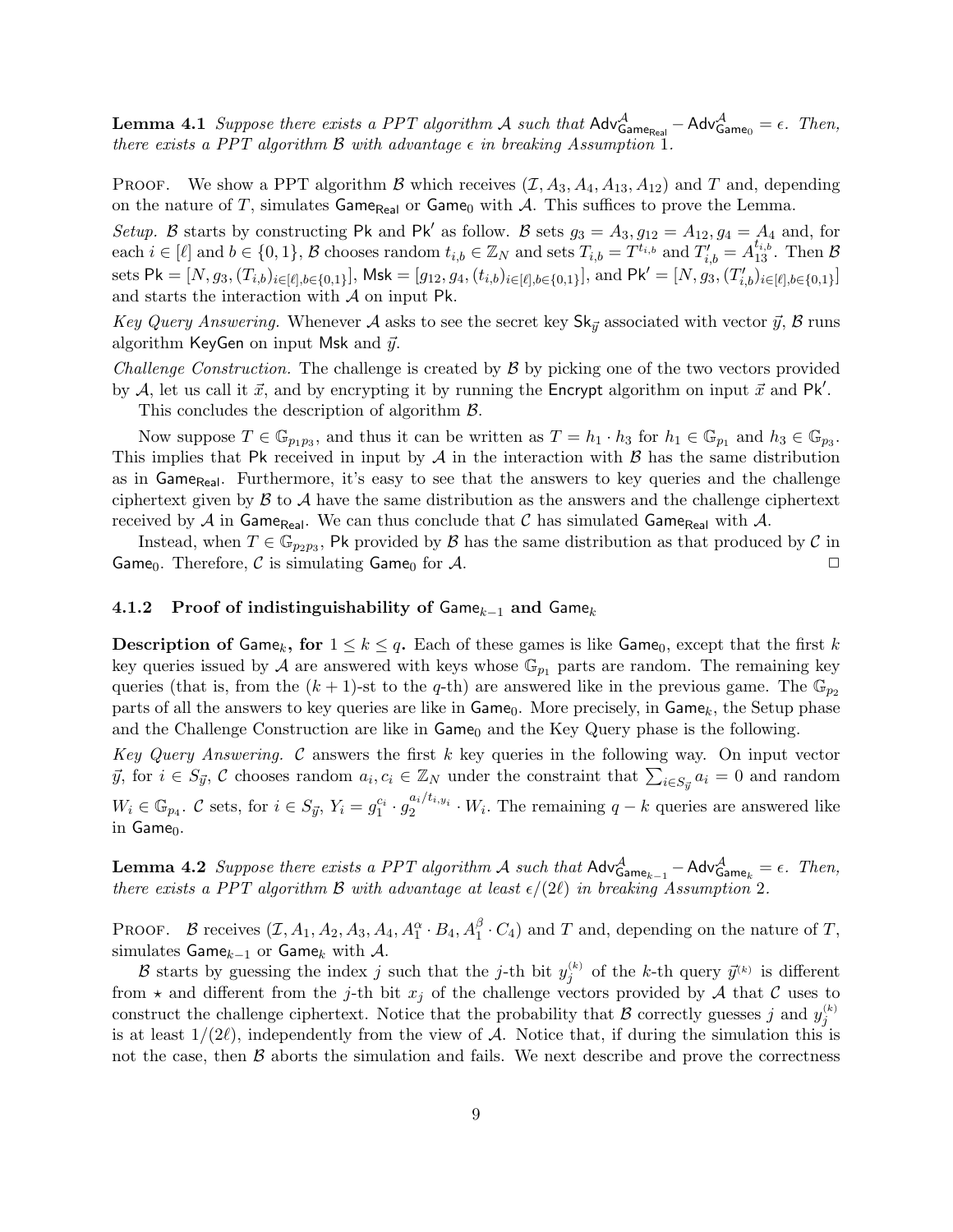of the simulation under the assumption that  $\mathcal{B}$ 's initial guess is correct. Notice that if the initial guess is correct  $x_j$  and  $y_j^{(k)}$  are uniquely determined and it holds that  $x_j = 1 - y_j^{(k)}$ . Setup. B sets  $g_1 = A_1$ ,  $g_2 = A_2$ ,  $g_3 = A_3$ ,  $g_4 = A_4$  and  $g_{12} = A_1 \cdot A_2$ . For each  $i \in [\ell] \setminus \{j\}$  and

 $b \in \{0,1\}$ , B chooses random  $t_{i,b} \in \mathbb{Z}_N$  and  $R_{i,b} \in \mathbb{G}_{p_3}$ , and sets  $T_{i,b} = g_2^{t_{i,b}}$  $e_{i,b}^{i_{i,b}} \cdot R_{i,b}$ . Moreover,  $\beta$ chooses random  $t_{j,x_j} \in Z_N$ ,  $R_{j,x_j} \in \mathbb{G}_{p_3}$ ,  $r_{j,y_j^{(k)}} \in Z_N$  and  $R_{j,y_j^{(k)}} \in \mathbb{G}_{p_3}$  and sets

$$
T_{j,x_j} = g_2^{t_{j,x_j}} \cdot R_{j,x_j} \qquad T_{j,y_j^{(k)}} = g_2^{r_{j,y_j^{(k)}}} \cdot R_{j,y_j^{(k)}}
$$

.

Notice that by assumption  $x_j \neq y_j^{(k)}$ . B then sets  $\mathsf{Pk} = [N, g_3, (T_{i,b})_{i \in [\ell], b \in \{0,1\}}]$ . In addition, for each  $i \in [\ell] \setminus \{j\}$  and  $b \in \{0,1\}$  and B chooses random  $R'_{i,b} \in \mathbb{G}_{p_3}$  and sets  $T'_{i,b} = g_1^{t_{i,b}}$  $i_{1}^{t_{i,b}}\cdot R'_{i,b}$ . Moreover  $\mathcal B$  chooses random  $R_{j,x_j}$  and sets  $T'_{j,x_j} = g_1^{t_{x,x_j}}$  $\Gamma_1^{t_x,x_j} \cdot R'_{j,x_j}$ . The value of  $T'_{j,y_j^{(k)}}$ remains unspecified. As we shall see below, in answering key queries,  $\mathcal{B}$  will implicitly set  $T'_{j,y_j^{(k)}}$  $= g_1^{1/\beta}$  $\frac{1/\beta}{1}\cdot R'_{j,y_j^{(k)}}$ for a random  $R'_{j,y_j^{(k)}} \in \mathbb{G}_{p_3}$ . B starts the interaction with A on input Pk. Notice that Pk has the same distribution as that seen by  $\mathcal A$  in Game<sub>k−1</sub> and Game<sub>k</sub>.

Key Query Answering. For the first  $k - 1$  queries  $\beta$  proceeds as follows. Let  $\vec{y}$  be the input vector. For  $i \in S_{\vec{y}}$ ,  $\beta$  chooses random  $a_i$  such that  $\sum_{i \in S_{\vec{y}}} a_i = 0$ , random  $z_i \in \mathbb{Z}_N$ , and random  $W_i \in \mathbb{G}_{p_4}$ . Then, for  $i \in S_{\vec{y}}$ ,  $\beta$  computes

$$
Y_i = \begin{cases} g_1^{z_i} \cdot g_2^{a_i/t_{i,y_i}} \cdot W_i, & \text{if } i \neq j; \\ g_1^{z_j} \cdot g_2^{a_j/t_{j,y_j}} \cdot W_j, & \text{if } i = j \text{ and } y_j = x_j; \\ g_1^{z_j} \cdot g_2^{a_j/r_{j,y_j}} \cdot W_j, & \text{if } i = j \text{ and } y_j \neq \star. \end{cases}
$$

Also notice that the first  $k-1$  answers produced by  $\beta$  have the same distribution as the first  $k-1$ answers seen by  $\mathcal A$  in Game<sub>k−1</sub> and Game<sub>k</sub>.

Let us now describe how B answers the k-th query the vector  $\vec{y}^{(k)}$ . Let h be an index such that  $h \neq j$  and  $y_h^{(k)} \neq \star$ ; such an index always exists by our assumption that all keys are for vectors with at least two entries different from  $\star$ . Also we remind the reader that  $y_j^{(k)} = 1 - x_j$ .

Let  $S = S_{\vec{y}} \setminus \{j, h\}$ . For each  $i \in S$ ,  $\beta$  chooses random  $a_i \in \mathbb{Z}_N$  and  $\check{W}_i \in \mathbb{G}_{p_4}$ . Moreover  $\beta$ chooses random  $a'_j \in \mathbb{Z}_N$  and  $W_j, W_h \in \mathbb{G}_{p_4}$  and sets

$$
Y_i = g_{12}^{a_i/t_{i,y_i^{(k)}}} \cdot W_i, \quad Y_j = T \cdot g_2^{a'_j/r_{j,y_j^{(k)}}} \cdot W_j,
$$
  

$$
Y_h = (A_1^{\alpha} B_4)^{-1/t_{h,y_h^{(k)}}} \cdot g_1^{-s/t_{h,y_h^{(k)}}} \cdot g_2^{-(s+a_j)/t_{h,y_h^{(k)}}} \cdot W_h,
$$

where  $s = \sum_{i \in S} a_i$ . This terminates the description of how B handles the k-th key query. Let us i∈S now verify that when  $T = A_1^{\alpha\beta}$  $\frac{\alpha}{1}$  ·  $D_4$  then  $\mathcal{B}$ 's answer to the k-th key query is like in  $\mathsf{Game}_{k-1}$ . By our settings, we have that  $Y_j = g$ α/t<sup>0</sup> j,y(k) j 1 · g  $\frac{a'_j/r_{j,y_j^{(k)}}}{2}\cdot D_4\cdot W_j \text{ with } t'_{j,y_j^{(k)}}$  $= 1/\beta$ . By the Chinese Remainder Theorem, we can conclude that the answer to the  $k$ -th query of  $A$  is distributed as in Game<sub>k−1</sub>. Instead, if T is random in  $\mathbb{G}_{p_1p_4}$  then the  $\mathbb{G}_{p_1}$  parts of the  $Y_i$ 's are random and thus the answer to the k-th query of  $A$  is distributed as in Game<sub>k</sub>.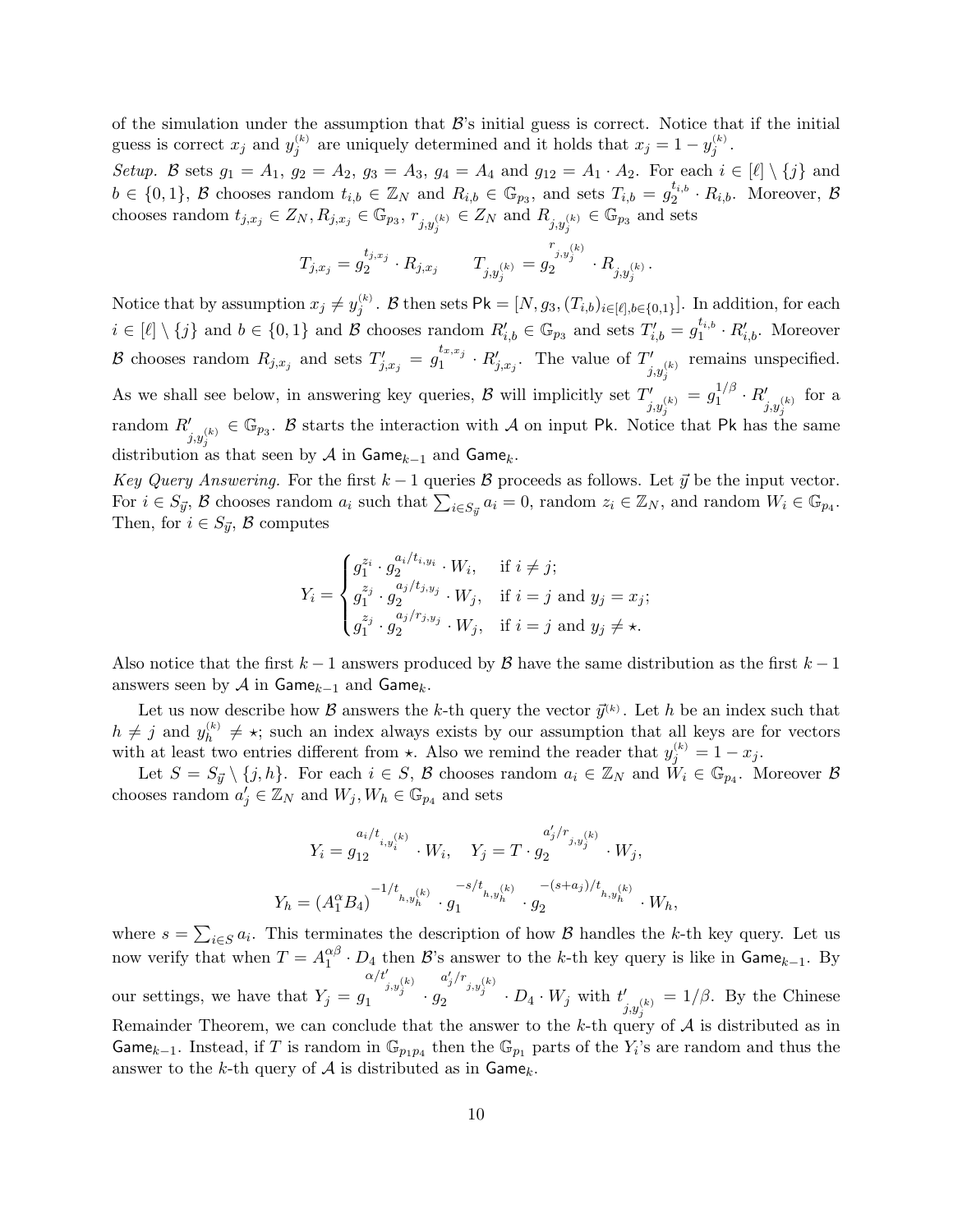For the *l*-th key queries for  $l = k + 1, \ldots, q$ , notice that if the *j*-th bit of the *l*-th query vector is equal to  $x_j$  then  $\mathcal B$  has all the  $t_{i,y_i}$ 's needed for running algorithm KeyGen. If this is not the case then, by the previous settings,  $t_{j,y_j} \equiv 1/\beta \mod p_1$  and  $\beta$  can use  $A_1^{\beta}$  $\frac{\beta}{1} \cdot C_4 = g_1^{1/t_{j,y_j}}$  $I_1^{1,9, y_j} \cdot C_4$  (see Assumption 2). So, the answers to the last  $q - k$  queries have the same distribution as in Game<sub>k</sub> and Game $_{k=1}$ .

Challenge Construction. The challenge is created by running algorithm Encrypt on input the randomly chosen challenge vector  $\vec{x}$  and Pk'. Under the assumption that  $\beta$  has correctly guessed  $x_j$ and thus  $x_j = 1-y_j^{(k)}$ , Pk' contains all the values to compute an encryption of  $\vec{x}$ . Then the challenge ciphertext is distributed exactly like in  $\mathsf{Game}_{k-1}$  and  $\mathsf{Game}_k$ .  $\Box$ 

#### <span id="page-10-0"></span>4.1.3 Game<sub>g</sub> gives no advantage.

We observe that in Game<sub>a</sub> the  $\mathbb{G}_{p_1}$  part of the challenge ciphertext is the only one depending on  $\eta$ and the Pk and the answer to the key queries give no help to  $A$ . Therefore we can conclude that for all adversaries A,  $\mathsf{Adv}_{\mathsf{Game}_q}^{\mathcal{A}} = 0$ . We have thus proved.

**Theorem 4.3** If Assumptions 1 and 2 hold for generator  $\mathcal{G}$ , then the HVE scheme presented is 0-secure (also called match revealing secure).

## <span id="page-10-1"></span>5 Constructing 1-secure HVE

In this section we describe our construction for a 1-secure HVE scheme.

Setup( $1^{\lambda}, 1^{\ell}$ ): The setup algorithm chooses a description of a bilinear group  $\mathcal{I} = (N = p_1p_2p_3p_4,$  $\mathbb{G}, \mathbb{G}_T, \mathbf{e}) \leftarrow \mathcal{G}(1^{\lambda})$  with known factorization and chooses random  $g_1 \in \mathbb{G}_{p_1}, g_2 \in \mathbb{G}_{p_2}, g_3 \in \mathbb{G}_{p_3}$ ,  $g_4 \in \mathbb{G}_{p_4}$ . For  $i \in [\ell]$  and  $b \in \{0,1\}$ , the algorithm chooses random  $t_{i,b} \in Z_N$ , random  $v_i \in$  $Z_N$  and random  $R_{i,b} \in \mathbb{G}_{p_3}$  and sets  $T_{i,b} = g_1^{t_{i,b}}$  $t_{i,b}^{t_{i,b}} \cdot g_4^{v_i} \cdot R_{i,b}$ . The public parameters are Pk =  $[N, g_3, (T_{i,b})_{i \in [\ell], b \in \{0,1\}}]$  and the master secret key is  $\mathsf{Msk} = [g_{12} = g_1 \cdot g_2, g_4, (t_{i,b})_{i \in [\ell], b \in \{0,1\}}, (v_i)_{i \in [\ell]}].$ KeyGen(Msk,  $\vec{y}$ ): Let  $S_{\vec{y}}$  be the set of indices i such that  $y_i \neq \star$ . For  $i \in S_{\vec{y}}$ , the key generation algorithm chooses random  $a_i \in \mathbb{Z}_N$  such that  $\sum_{i \in S_{\vec{y}}} a_i = 0$ . For  $i \in S_{\vec{y}}$ , the algorithm sets  $Y_i = g_{12}^{a_i/t_{i,y_i}} g_4^{a_i/v_i}$  $\mathcal{L}_4^{a_i/v_i}$ . The algorithm returns the tuple  $(Y_i)_{i \in S_{\vec{y}}}$ . Notice that here we used the fact that  $S_{\vec{v}}$  has size at least 2.

Encrypt(Pk,  $\vec{x}$ ): The encryption algorithm chooses random  $s \in \mathbb{Z}_N$ . For  $i \in [\ell]$ , the algorithm chooses random  $Z_i \in \mathbb{G}_{p_3}$ , sets  $X_i = T_{i,x_i}^s Z_i$ , and returns  $(X_i)_{i \in [\ell]}$ .

Test(Ct, Sk<sub>y</sub>): The test algorithm returns TRUE if  $\prod_{i \in S_{\vec{y}}} e(X_i, Y_i) = 1$ .

Correctness. It is easy to verify the correctness of the scheme.

#### <span id="page-10-2"></span>5.1 Security of our HVE scheme

To prove that our HVE scheme is 1-secure, we rely on static Assumptions 1 and 4. For a probabilistic polynomial-time 1-adversary  $\mathcal A$  our proof of security will be structured as a sequence of 2 games between A and a challenger C. The first game,  $\text{Game}_{\text{Real}}(1)$ , is the real HVE security game described in the previous section. The remaining games, called  $Game_0$ ,  $Game_1$ , are described (and shown indistinguishable) in the following sections.

In the rest of this section, when we refer to adversaries we mean 1-adversaries and when we refer to  $\mathsf{Game}_{\mathsf{Real}}$  we mean  $\mathsf{Game}_{\mathsf{Real}}(1)$ .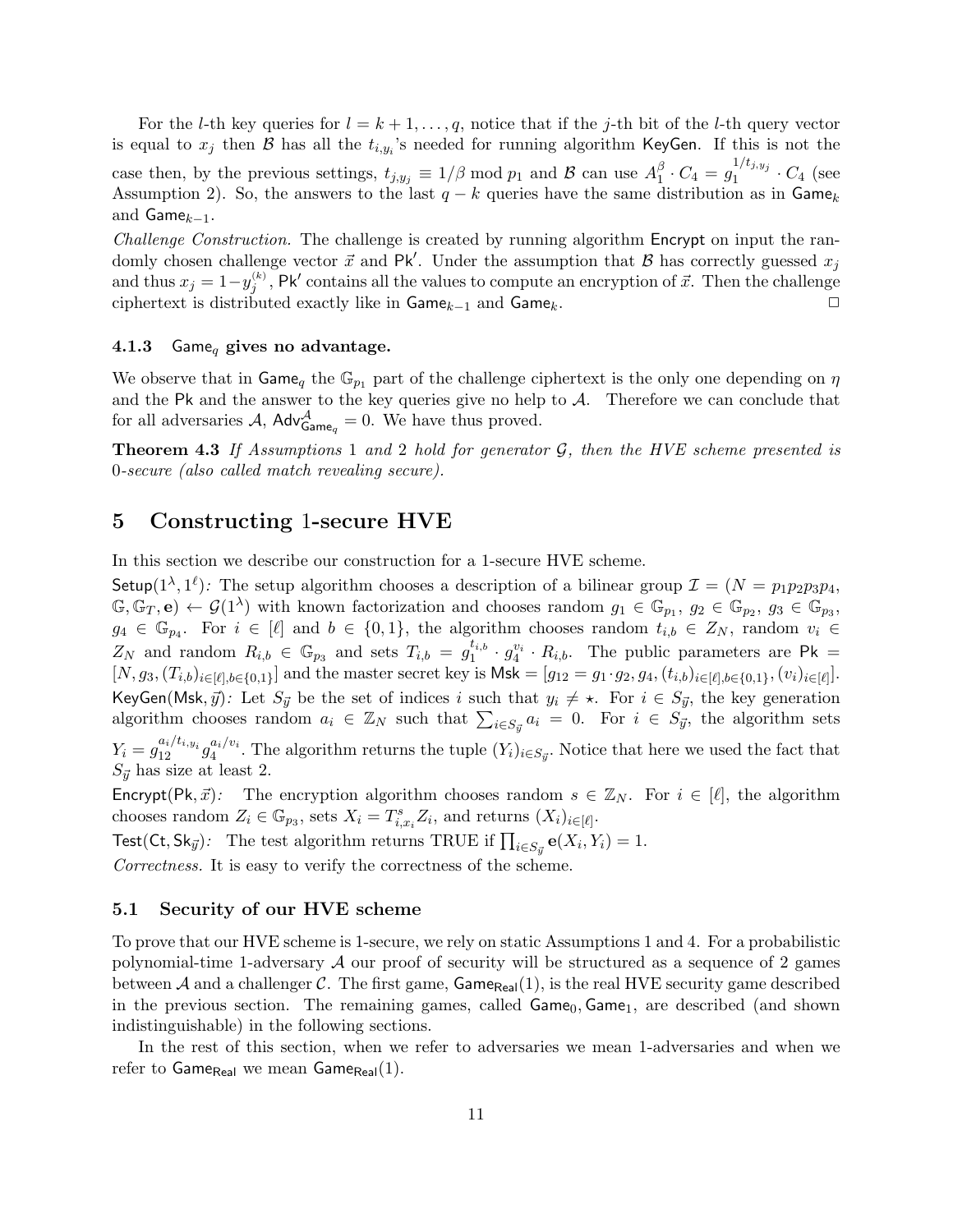#### <span id="page-11-0"></span>5.1.1 Proof of indistinguishability of Game<sub>Real</sub> and Game<sub>0</sub>

**Description of Game<sub>0</sub>.** Game<sub>0</sub> is like Game<sub>Real</sub>, except that C uses  $g_2$  instead of  $g_1$  to construct the public parameters  $\mathsf{Pk}$  given to  $\mathcal{A}$ . Specifically,

Setup. C chooses random  $g_1 \in \mathbb{G}_{p_1}, g_2 \in \mathbb{G}_{p_2}, g_3 \in \mathbb{G}_{p_3}, g_4 \in \mathbb{G}_{p_4}$ . For  $i \in [\ell]$  and  $b \in \{0,1\},$  C chooses random  $t_{i,b} \in Z_N$ , random  $v_i \in Z_N$  and random  $R_{i,b} \in \mathbb{G}_{p_3}$  and sets  $T_{i,b} = g_2^{t_{i,b}}$  $_2^{t_{i,b}}\cdot g_4^{v_i}\cdot R_{i,b}$  and  $T'_{i,b} = g_1^{t_{i,b}}$  $t_{i,b}^{t_{i,b}} \cdot g_4^{v_i} \cdot R_{i,b}$ . Then C sets Pk = [N, g<sub>3</sub>, (T<sub>i,b</sub>)<sub>i</sub> = [ $\ell$ ], $b \in \{0,1\}$ ] and Pk' = [N, g<sub>3</sub>, (T<sub>i,b</sub>)<sub>i</sub> = [ $\ell$ ], $b \in \{0,1\}$ ].  $\mathcal C$  starts the interaction with  $\mathcal A$  on input Pk.

Key Query Answering. On a query for vector  $\vec{y}$ , C returns the output of KeyGen on input  $\vec{y}$  and  $\mathsf{Msk} = [g_{12}, g_4, (t_{i,b})_{i \in [\ell], b \in \{0,1\}}, (v_i)_{i \in [\ell]}],$  where  $g_{12} = g_1 \cdot g_2$ .

*Challenge Construction.*  $\mathcal C$  picks one of the two challenge vectors provided by  $\mathcal A$  and encrypts it with respect to public parameters Pk'.

**Lemma 5.1** Suppose there exists a PPT algorithm A such that  $Adv_{GameRecal}^{\mathcal{A}} - Adv_{Game_0}^{\mathcal{A}} = \epsilon$ . Then, there exists a PPT algorithm  $\beta$  with advantage  $\epsilon$  in breaking Assumption 1.

The proof follows the line of that of Lemma [4.1](#page-7-3) and therefore we omit the details.

#### <span id="page-11-1"></span>5.1.2 Proof of indistinguishability of  $Game_0$  and  $Game_1$ .

**Description of Game**<sub>1</sub>. This game is like Game<sub>0</sub>, except that in the answers provided by C the key queries. Specifically the queries are answered without the  $\mathbb{G}_{p_1}$  part. The  $\mathbb{G}_{p_2}$  part of all answers is like in  $Game_0$ . Specifically, we have.

Query answering. C answers the queries in the following way. On input vector  $\vec{y}$ , for  $i \in S_{\vec{y}}$ , C chooses random  $a_i, b_i \in \mathbb{Z}_N$  under the constraint that  $\sum_{i \in S_{\vec{y}}} a_i = \sum_{i \in S_{\vec{y}}} b_i = 0$ . C sets, for  $i \in S_{\vec{y}}$ ,  $Y_i = g_2^{a_i/t_{i,y_i}} \cdot g_4^{b_i/v_i}$  $\frac{^{0i/v_i}}{4} \cdot W_i.$ 

**Lemma 5.2** Suppose there exists a PPT algorithm A such that  $Adv^{\mathcal{A}}_{Game_0} - Adv^{\mathcal{A}}_{Game_1} = \epsilon$ . Then, there exists a PPT algorithm  $\mathcal B$  with advantage at least  $\epsilon$  in breaking Assumption 4.

PROOF. B receives  $(\mathcal{I}, A_2, A_3, A_4, A_{14})$  and T and, depending on the nature of T, simulates Game<sub>0</sub> or Game<sub>1</sub> with  $A$ .

Setup. B sets  $g_2 = A_2$ ,  $g_3 = A_3$ ,  $g_4 = A_4$ . For  $i \in [\ell]$  and  $b \in \{0,1\}$ , B chooses random  $t_{i,b}$ ,  $v_i \in \mathbb{Z}_N$ and  $R_{i,b} \in \mathbb{G}_{p_3}$ , and sets  $T_{i,b} = g_2^{t_{i,b}}$  ${}_{2}^{t_{i,b}} \cdot g_4^{v_i} \cdot R_{i,b}$ . These settings determine  $\mathsf{Pk} = [N, g_3, (T_{i,b})_{i \in [\ell], b \in \{0,1\}}].$ used by  $\beta$  to interact with A. Notice that Pk has the same distribution as that seen by A in Game<sub>0</sub> and Game<sub>1</sub>.

Key Query Answering. B computes the answer to query for vector  $\vec{y}$  as follows. For  $i \in S_{\vec{y}}$ , B chooses random  $a_i \in \mathbb{Z}_N$  subject to  $\sum_{i \in S_{ij}} a_i = 0$  and sets  $Y_i = g_2^{a_i/t_{i,y_i}} \cdot T^{a_i/v_i}$ . Now suppose  $T = B_{14}$  and write  $T = g_1 g_4^c$  for some  $g_1 \in \mathbb{G}_{p_1}$  and  $c \in \mathbb{Z}_{p_4}$ . By our setting we have  $Y_i = g_1^{a_i/v_i}$  $a_i/v_i \cdot g_2^{a_i/t_{i,y_i}} \cdot g_4^{ca_i/v_i}$ 4 which implicitly sets  $t_{i,y_i} \equiv v_i \mod p_1$ . It is easy to see that the answer to the query is distributed as in Game<sub>0</sub>. Instead, if  $T = B_4$  then the key does not contain the  $\mathbb{G}_{p_1}$  part and thus the answer to the query is distributed as in  $Game_1$ .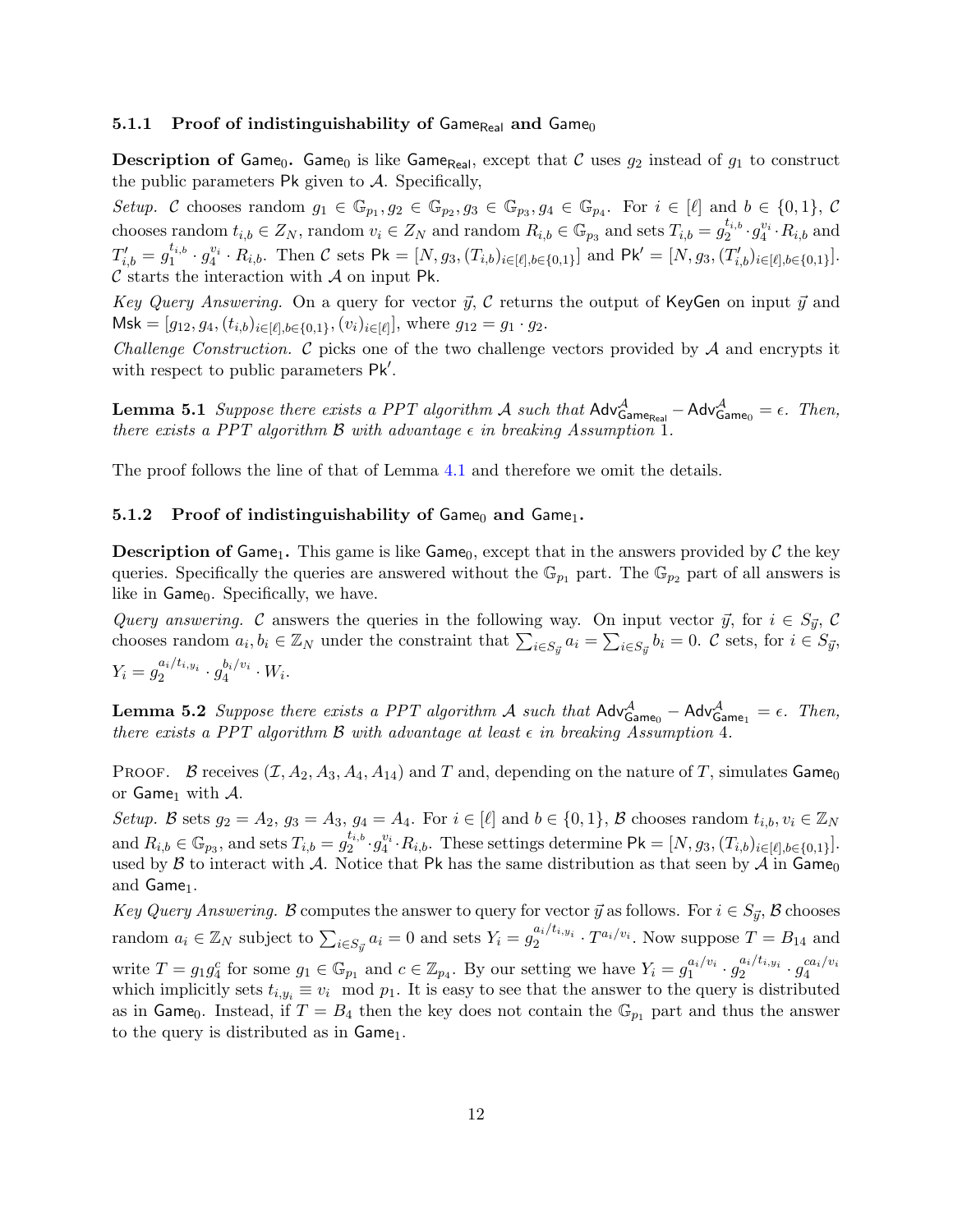Notice that, since  $\mathcal A$  is a 1-adversary, then for every query vector  $\vec y$  that  $\mathcal A$  can submit, it holds that for each  $i \in [\ell], y_i = \star$  or  $y_i = x_{0,i} = x_{1,i}$ . Therefore, or each  $i \in [\ell], \mathcal{B}$  needs only to determine  $t_{i,x_{0,i}} = t_{i,x_{1,i}}$  and it does so by setting it congruent to  $v_i \mod p_1$ .

Challenge Construction. For  $i \in [\ell], \mathcal{B}$  chooses random  $Z_i \in \mathbb{G}_{p_3}$  and sets, for  $i \in [\ell], X_i = A_{14}^{v_i} \cdot Z_i$ . Finally notice that by writing  $A_{14} = (g_1 \cdot g_4^c)^s$ , the challenge ciphertext is distributed exactly like in Game<sub>0</sub> and Game<sub>1</sub>.  $\Box$ 

#### <span id="page-12-0"></span>5.1.3 Game<sub>1</sub> gives no advantage.

We observe that the  $\mathbb{G}_{p_1}$  part of the challenge ciphertext is the only one depending on  $\eta$  and the Pk and the answer to the key queries give no help to  $A$ . Therefore we can conclude that for all adversaries  $A$ ,  $Adv_{Game_1}^A = 0$ . We have thus proved.

**Theorem 5.3** If Assumptions 1 and 4 hold for generator  $\mathcal{G}$ , then the HVE scheme presented is 1-secure.

#### <span id="page-12-1"></span>5.2 Merging the schemes

It is easy to see that our 1-secure HVE scheme can be extended to a scheme that is also 0-secure. This can be done by using a bilinear instance of order product of five primes and by using the new subgroup to randomize the secret keys. The proof of the 0-security of the resulting scheme is very similar to that provided in section [4.](#page-7-0) We point out that this does not mean that the resulting scheme is secure against adversaries that can request *both* matching and non-matching queries.

### <span id="page-12-2"></span>6 Reductions

#### <span id="page-12-3"></span>6.1 Reducing  $k$ -CNF to HVE.

In this section we show how to construct a  $\xi$ -secure Encryption scheme for the class of Boolean predicates that can be expressed as a  $k$ -CNF formula from a  $\xi$ -secure HVE scheme. We consider formulae  $\Phi$  in k-CNF, for constant k, over n variables in which each clause  $C \in \Phi$  contains exactly k distinct variables. We call such a clause *admissible* and denote by  $\mathbb{C}_n$  the set of all admissible clauses over the *n* variables  $x_1, \ldots, x_n$  and set  $M_n = |\mathbb{C}|$ . Notice that  $M_n = \Theta(n^k)$ . We also fix a canonical ordering  $C_1, \ldots, C_{M_n}$  of the clauses in  $\mathbb{C}_n$ . Let  $\mathcal{H} = \{ \mathsf{Setup}_{\mathcal{H}}, \mathsf{KeyGen}_{\mathcal{H}}, \mathsf{Encrypt}_{\mathcal{H}}, \mathsf{Test}_{\mathcal{H}} \}$  be an HVE scheme and construct a k-CNF scheme kCNF = (Setup<sub>kCNF</sub>, KeyGen<sub>kCNF</sub>, Encrypt<sub>kCNF</sub>, Test<sub>kCNF</sub>) as follows:

Setup<sub>kCNF</sub>(1<sup> $\lambda$ </sup>, 1<sup>n</sup>): The algorithm returns the output of Setup<sub>H</sub>(1<sup> $\lambda$ </sup>, 1<sup>M<sub>n</sub></sup>).

KeyGen<sub>kCNF</sub>(Msk,  $\Phi$ ): For a k-CNF formula  $\Phi$ , the key generation algorithm constructs vector  $\vec{y} \in \{0, 1, \star\}^{M_n}$  by setting, for each  $i \in \{1, ..., M_n\}$ ,  $y_i = 1$  if  $C_i \in \Phi$ ;  $y_i = \star$  otherwise. We denote this transformation by  $y = \mathsf{FEncode}(\Phi)$ . Then the key generation algorithm returns  $\mathsf{Sk}_{\Phi} =$ KeyGen $_{\mathcal{H}}$ (Msk,  $\vec{y}$ ).

Encrypt<sub>kCNF</sub>(Pk,  $\vec{z}$ ): The algorithm constructs vector  $\vec{x} \in \{0,1\}^{M_n}$  in the following way: For each  $i \in \{1, \ldots, M_n\}$  the algorithms sets  $x_i = 1$  if  $C_i$  is satisfied by  $\vec{z}$ ;  $x_i = 0$  if  $C_i$  is not satisfied by  $\vec{z}$ . We denote this transformation by  $\vec{x} = \mathsf{AEncode}(\vec{z})$ . Then the encryption algorithm returns  $Ct = \text{Encrypt}_{\mathcal{H}}(Pk, \vec{x}).$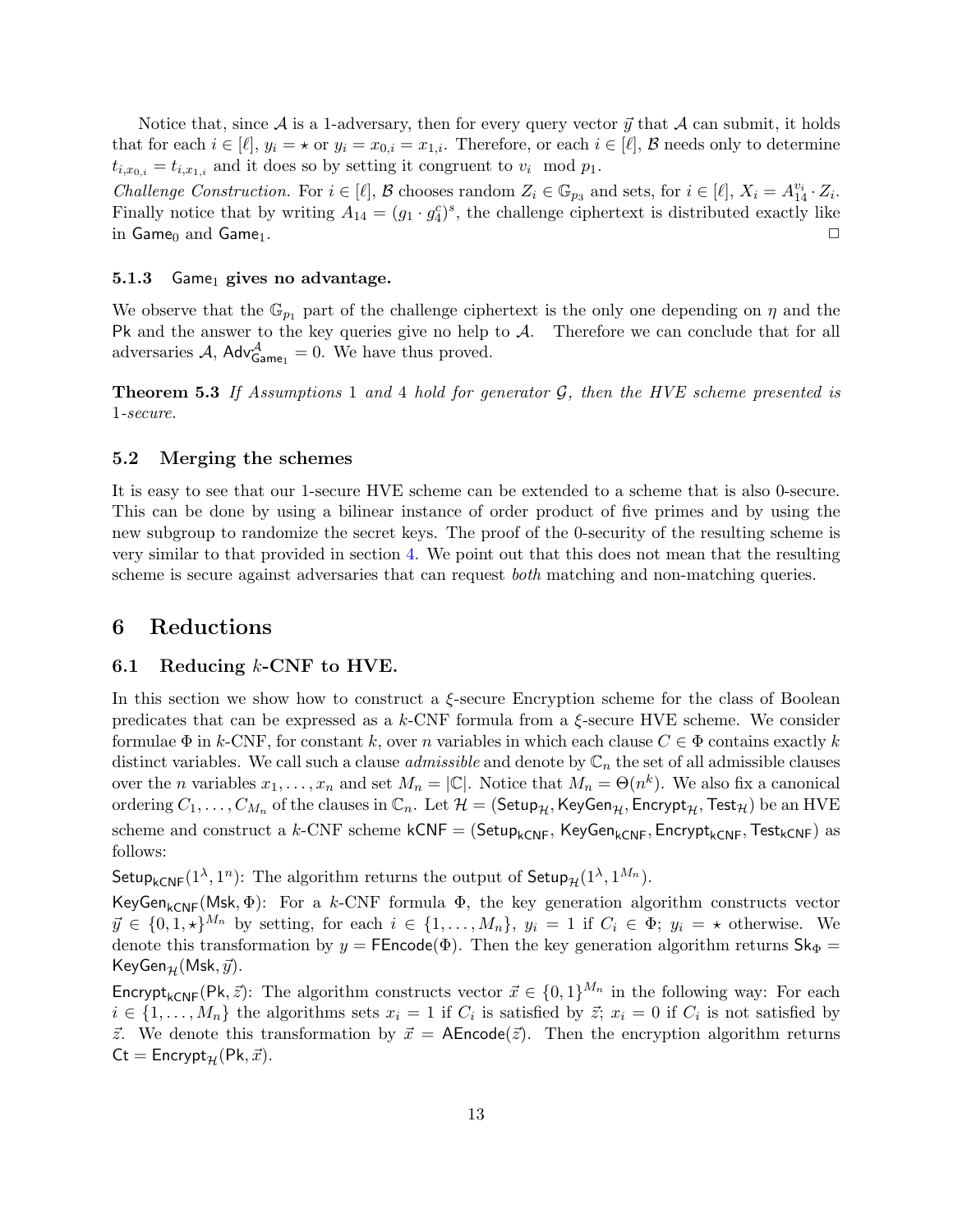Test<sub>kCNF</sub>(Sk<sub>Φ</sub>, Ct): The algorithm returns the output of Test<sub>H</sub>(Sk<sub>Φ</sub>, Ct).

**Correctness.** Correctness follows from the observation that for formula  $\Phi$  and assignment  $\vec{z}$ , we have that Match(AEncode( $\vec{z}$ ), FEncode( $\Phi$ )) = 1 if and only if Satisfy( $\Phi$ ,  $\vec{z}$ ) = 1.

**Security.** Let A be a  $\xi$ -adversary for kCNF that tries to break the scheme for n variables and consider the following adversary  $\beta$  for  $\mathcal{H}$  that uses  $\mathcal{A}$  as a subroutine and tries to break a  $\mathcal{H}$  with  $\ell = M_n$  by interacting with challenger C. B receives a Pk for H and passes it to A. Whenever A asks for the key for formula  $\Phi$ , B constructs  $\vec{y} = \text{FEncode}(\Phi)$  and asks C for a key Sk $_{\vec{y}}$  for  $\vec{y}$  and returns it to A. When A asks for a challenge by providing truth assignments  $\vec{z}_0$  and  $\vec{z}_1$ , B simply computes  $\vec{x}_0 = \mathsf{AEncode}(\vec{z}_0)$  and  $\vec{x}_1 = \mathsf{AEncode}(\vec{z}_1)$  and gives the pair  $(\vec{x}_0, \vec{x}_1)$  to C. B then returns the challenge ciphertext obtained from  $\mathcal C$  to  $\mathcal A$ . Finally,  $\mathcal B$  outputs  $\mathcal A$ 's guess.

First,  $\mathcal{B}$ 's simulation is perfect. Indeed, we have that if for all  $\mathcal{A}$ 's queries  $\Phi$  we have that Satisfy( $\Phi$ ,  $\vec{z}_0$ ) = Satisfy( $\Phi$ ,  $\vec{z}_1$ ) =  $\xi$ , then all  $\vec{B}$ 's queries  $\vec{y}$  to  $\vec{C}$  also have the property Match( $\vec{y}, \vec{x}_0$ ) = Match $(\vec{y}, \vec{x}_1) = \xi$ . Thus B's advantage is the same as A's. By combining the above reduction with our constructions for HVE, we have the following theorems.

<span id="page-13-0"></span>**Theorem 6.1** For any constant  $k > 0$ , if Assumption 1 and 2 hold for generator G then there exists a 0-secure encryption scheme for the class of predicates that can be represented by k-CNF formulae. Moreover, If Assumption 1 and 4 hold for generator  $\mathcal G$  then there exists a 1-secure encryption scheme for the class of predicates that can be represented by  $k$ -CNF formulae.

Reducing Disjunctions to HVE. In this section we consider the class of Boolean predicates that can be expressed as a single disjunction. We assume without loss of generality that a disjunction does not contain a variable and its negated. Let  $\mathcal{H} = \langle \mathsf{Setup}_{\mathcal{H}}, \mathsf{KeyGen}_{\mathcal{H}}, \mathsf{Encrypt}_{\mathcal{H}}, \mathsf{Test}_{\mathcal{H}} \rangle$  be an HVE scheme and construct the predicate-only scheme  $\vee$  = (Setup<sub> $\vee$ </sub>, KeyGen<sub> $\vee$ </sub>, Encrypt<sub> $\vee$ </sub>, Test<sub> $\vee$ </sub>) for disjunctions in the following way:

Setup<sub>V</sub>(1<sup> $\lambda$ </sup>, 1<sup>n</sup>): the algorithm returns the output of Setup<sub>H</sub>(1<sup> $\lambda$ </sup>, 1<sup>n</sup>).

KeyGen<sub>∨</sub>(Msk, C): For a clause C, the key generation algorithm constructs vector  $\vec{y} \in \{0, 1, \star\}^n$  in the following way. Let  $\vec{w}$  be a truth assignment to the n variables that does not satisfy clause C. For each  $i \in \{1, \ldots, n\}$ , the algorithms sets  $y_i = w_i$  if the *i*-th variable appears in C;  $y_i = \star$  otherwise. We denote this transformation by  $\vec{y}$  = CEncode(C). The output is  $\mathsf{Sk}_C = \mathsf{KeyGen}_{\mathcal{H}}(\mathsf{Msk}, \vec{y})$ .

Encrypt<sub>∨</sub>(Pk,  $\vec{z}$ ): The encryption algorithm returns Ct = Encrypt<sub>H</sub>(Pk,  $\vec{z}$ ).

Test<sub>∨</sub>(Sk<sub>C</sub>, Ct): The algorithm returns  $1 - \text{Test}_{\mathcal{H}}(Sk_C, Ct)$ .

**Correctness.** It follows from the observation that for a clause C and assignment  $\vec{z}$ , Satisfy( $\vec{z}$ , C) = 1 if and only if  $\mathsf{Match}(\vec{z}, \mathsf{CEncode}(C)) = 0.$ 

**Security.** It is easy to see that if H is  $(1 - \xi)$ -secure then  $\vee$  is  $\xi$ -secure. Indeed notice that we can transform any ξ-adversary A for  $\vee$  into a  $(1 - \xi)$ -adversary B for H in the obvious way and that any ξ-query of A for a key for  $\vee$  can be answered by making a  $(1-\xi)$ -query for H. By applying the above reduction to the 0-secure and 1-secure HVE construction of the previous sections we obtain the following theorem.

**Theorem 6.2** If Assumption 1 and 4 hold for generator G then there exists a 0-secure encryption scheme for the class of predicates that can be represented by a disjunction. Moreover, if Assumption 1 and 2 hold for generator  $\mathcal G$  then there exists a 1-secure encryption scheme for the class of predicates that can be represented by a disjunction.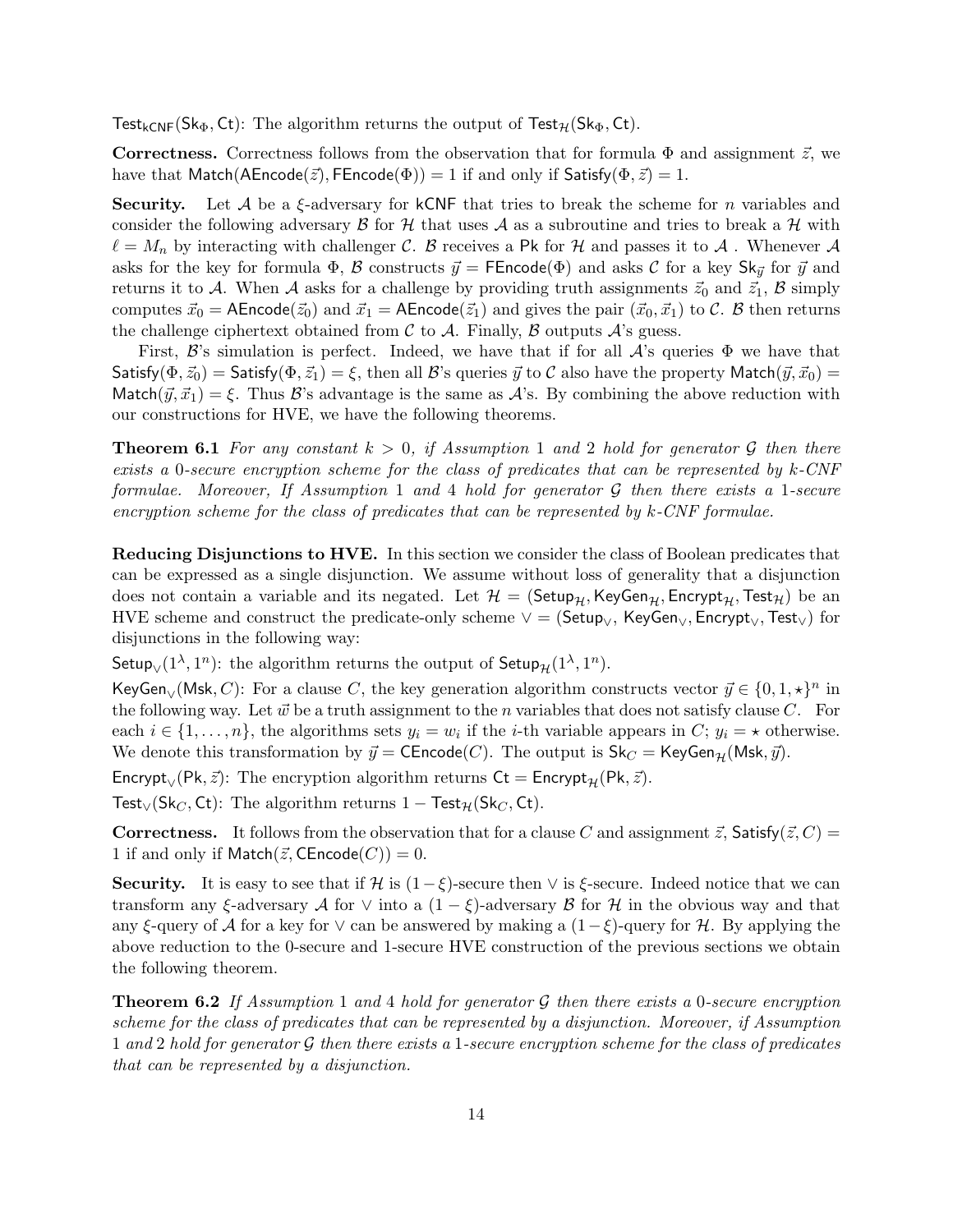#### <span id="page-14-0"></span>6.2 Reducing  $k$ -DNF to  $k$ -CNF

We observe that if  $\Phi$  is a predicate represented by a k-DNF formula then its negation  $\bar{\Phi}$  can be represented by a k-CNF formula. Therefore let  $kCNF = (Setup_{kCNF},KeyGen_{kCNF}, Encryptionity_{kCNF},Test_{kCNF})$ and consider the following scheme kDNF =  $(Setup_{kDNF},KeyGen_{kDNF},EnergyHom_F,Test_{kDNF})$ . The setup algorithm Setup<sub>kDNF</sub> is the same as Setup<sub>kCNF</sub>. The key generation algorithm Setup<sub>kDNF</sub> for predicate  $\Phi$  represented by a k-DNF simply invokes the key generation algorithm Setup<sub>kCNF</sub> for  $\Phi$ that can be represented by a k-CNF formula. The encryption algorithm  $\text{Encrypt}_{kDNF}$  is the same as Encrypt<sub>kCNF</sub>. The test algorithm Test<sub>kDNF</sub> on input ciphertext Ct and key for k-DNF formula  $\Phi$ (that is actually a for k-CNF formula  $\Phi$ ) thus Test<sub>kCNF</sub> on Ct and the key and complements the result. Correctness can be easily argued. We notice that this reduction however does not preserve  $\xi$ -security but rather complements it. More precisely, for proving  $\xi$ -security we can easily see that any  $\xi$ -adversary for kDNF can be used to construct a  $(1 - \xi)$ -adversary for kCNF.

By combining the above reduction with the construction given by Theorem [6.1.](#page-13-0)

**Theorem 6.3** If Assumption 1 and 2 hold for generator G then there exists a 1-secure encryption scheme for the class of predicates represented by k-DNF formulae.

If Assumption 1 and 4 hold for generator  $G$  then there exists a 0-secure encryption scheme for the class of predicates represented by k-DNF formulae.

## <span id="page-14-1"></span>7 Open problems and future work

We leave as a future work the implementation of a symmetric-key version of our encryption schemes (see for example [\[13\]](#page-15-8)).

We proved the full security in two models: in the case in which the adversary can request keys which do not satisfy both the challenges (0-security, which is the only notion considered in [\[8\]](#page-15-4) and subsequent works) and in the case in which the adversary can request keys which satisfy both the challenges (1-security). It would be interesting to have a construction that is secure against adversaries allowed to request keys which either satisfy both challenges or satisfy neither (match concealing model).

We gave a tight reduction that does not depend on the running time (and number of queries q) for the case of our 1-secure scheme. It is an open problem the design of a scheme with a tight security reduction for 0-secure schemes.

## References

- <span id="page-14-4"></span>[1] Dan Boneh. Bilinear groups of composite order. Pairing 2007. Volume 4575 of LNCS, pages 39–56, Tokyo, Japan, July 2–4. Springer-Verlag, Berlin, Germany.
- <span id="page-14-2"></span>[2] Dan Boneh, Giovanni Di Crescenzo, Rafail Ostrovsky, and Giuseppe Persiano. Public key encryption with keyword search. EUROCRYPT 2004, volume 3027 of LNCS, pages 506–522, Interlaken, Switzerland, May 2–6, 2004. Springer-Verlag, Berlin, Germany.
- <span id="page-14-3"></span>[3] Dan Boneh, Eu-Jin Goh, and Kobbi Nissim. Evaluating 2-DNF formulas on ciphertexts.  $TCC$  2005, volume 3378 of LNCS, pages 325–341, Cambridge, MA, USA, February 10–12, 2005. Springer-Verlag, Berlin, Germany.